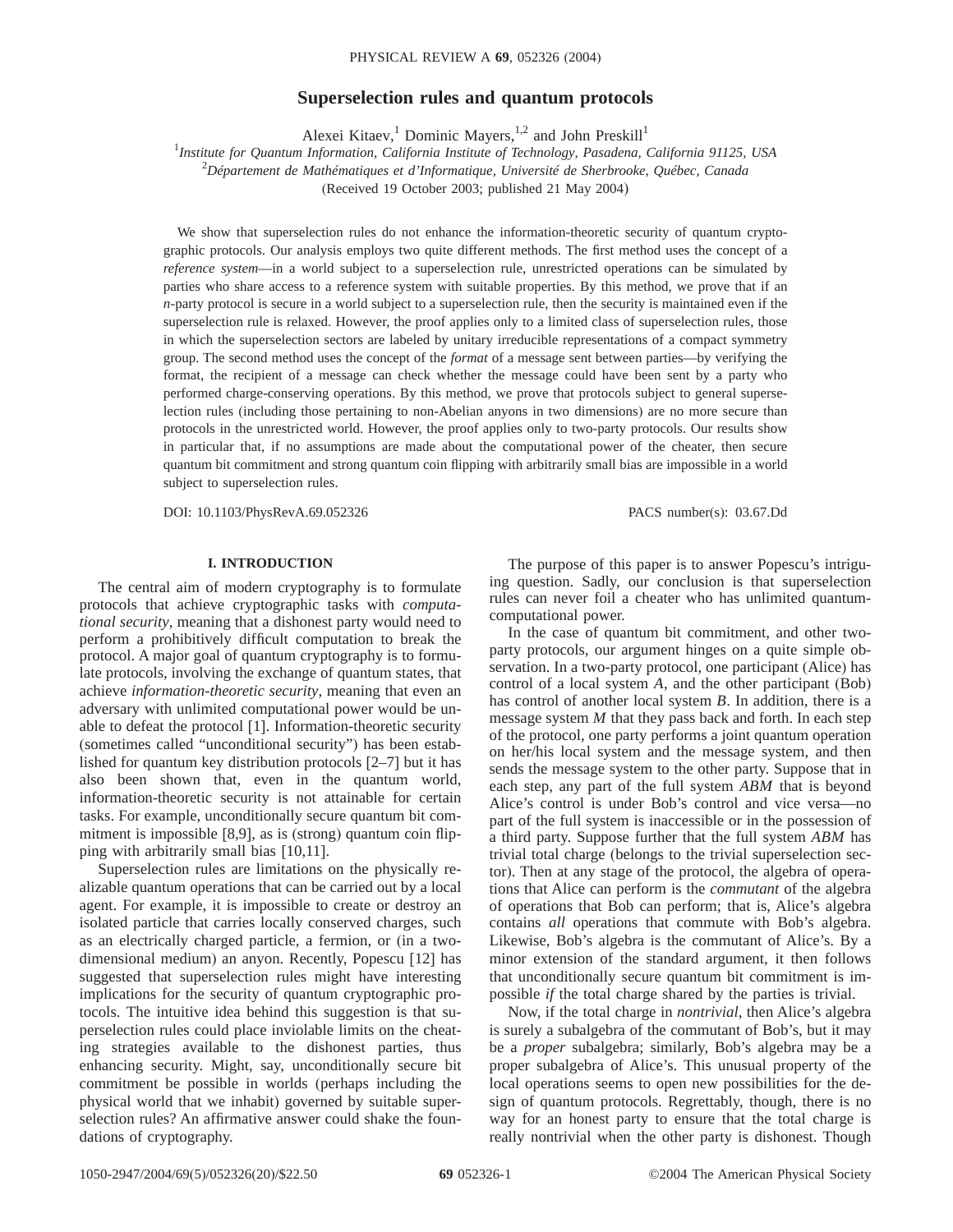the honest protocol may call for the parties to start out with nontrivial charges, we may always imagine that there are actually compensating charges beyond the grasp of Alice and Bob, so that the total charge of the world is really trivial. Furthermore, a cheater might seize control of the compensating charge, while for an honest party it makes no difference whether the compensating charge is present or not. It follows that a protocol that calls for the total charge to be nontrivial can be no more secure than one in which the total charge is actually trivial; we conclude again that unconditionally secure quantum bit commitment is impossible, irrespective of the value of the total charge shared by the parties in the honest protocol.

Aside from quantum bit commitment, we will also study the impact of superselection rules on the informationtheoretic security of a broad class of other quantum protocols, using two different methods. We analyze in detail the important special case in which the superselection sectors can be identified with the unitary irreducible representations of a compact symmetry group. In that case, we argue that it is possible in principle to prepare a *reference state* that establishes a preferred orientation in the symmetry group. A party with access to the reference state can use it to perform operations that are ostensibly forbidden by the superselection rule. In particular, consider an *n*-party quantum protocol where up to  $k \leq n$  of the parties are dishonest, and suppose that in a world with no superselection rules the dishonest parties have a cheating strategy that breaks the protocol. Then, even in a world with superselection rules, the dishonest parties, by sharing a suitable reference state, can simulate this cheating strategy faithfully. We conclude that if a quantum protocol is information-theoretically secure in a world with a superselection rule, the security will be maintained even if the superselection rule is relaxed, at least in the case where the superselection rule arises from a compact symmetry group.

Superselection rules arising from compact symmetry groups are not the most general possible ones. In particular, an especially rich variety of superselection rules are potentially realizable in two-dimensional systems such as those that admit non-Abelian anyons. However, even superselection rules of this more general kind cannot foil a cheater. We find that for any two-party protocol that is secure in a world subject to a superselection rule, the security is maintained when the superselection rule is relaxed.

Our analysis of these more general superselection rules does not rely on the concept of a reference system; rather it is founded on a completely different idea, the concept of the *format* of a message. A superselection rule can always be characterized by saying that there are charges that must be conserved by all local operations, and when we relax the superselection rule, in effect we are permitting a cheater to violate these conservation laws. For the purpose of assessing the security of a two-party protocol, we are interested in how the actions of the cheating party (Alice) affect the outcomes of measurements performed by the honest party (Bob). Potentially, if Alice is granted the power to violate conservation of "charge," her ability to influence Bob's measurements will be strengthened.

However, if the total charge shared by Alice and Bob is trivial (as we are entitled to assume in an analysis of security), then if charge is conserved, Alice and Bob hold conjugate charges at each stage of the protocol. Therefore, Bob always knows what charge Alice is supposed to have, which constrains the type of message that Alice can send to Bob if she is honest. When Bob receives a message he can verify its format, checking whether the message could have been sent by a party who performed a charge-conserving operation, and he can abort the protocol if the verification fails. Therefore, if the protocol ends normally, Alice has been forced to respect charge conservation—her power to flout the superselection rule does not enhance her ability to fool Bob. This reasoning shows that superselection rules cannot thwart cheating, but because the argument relies on the property that Alice and Bob hold perfectly correlated charges, it works only for two-party protocols.

For cryptographic protocols with more than two parties, and for general superselection rules, new subtleties arise. In two spatial dimensions, general charges are not merely locally conserved, they may also have nontrivial *braiding* properties—the exchange of two charges may induce a nontrivial transformation on their joint Hilbert space. This means that the effect of sending a message from one party to another can depend on the path along which the message travels. It is an interesting problem to specify appropriate definitions of security for protocols in this setting, but we will not attempt to address this issue here. For the special case of charges labeled by unitary representations of compact groups, the braiding properties are trivial; therefore in that case we can analyze multiparty protocols without confronting such questions.

Verstraete and Cirac [13] recently discussed a data-hiding protocol whose security is premised on a superselection rule. However, as the authors recognized, the protocol is not unconditionally secure; it can be broken if the parties establish a suitable shared reference state via quantum communication. The notion that the naive implications of a superselection rule can be evaded through the use of a suitable reference system was emphasized long ago by Aharonov and Susskind [14]; see [15] for a recent discussion. A special case of our main result was reported earlier in [16].

The rest of this paper is organized as follows: We develop the concept of a reference system in Sec. II, first for Abelian, then for non-Abelian symmetries, and we explain how a reference system can be used to simulate unrestricted operations in a world subject to superselection rules arising from a symmetry group; this observation is applied in Sec. III to the analysis of the security of quantum protocols. In Sec. IV we explore the distinction between an *itinerant* reference system that is passed from party to party as needed during a protocol, and a *distributed* reference system that can be prepared and passed out to the parties before the protocol begins. Superselection rules arising from non-Abelian symmetries are further characterized in Sec. V, and we comment in Sec. VI on the data-hiding protocol of Verstraete and Cirac. Our analysis of the impact of superselection rules on the security of quantum bit commitment is in Sec. VII; we also show there that for the analysis of security of an *n*-party protocol, it suffices to consider the case in which the total charge held by the parties is trivial. Two-party protocols subject to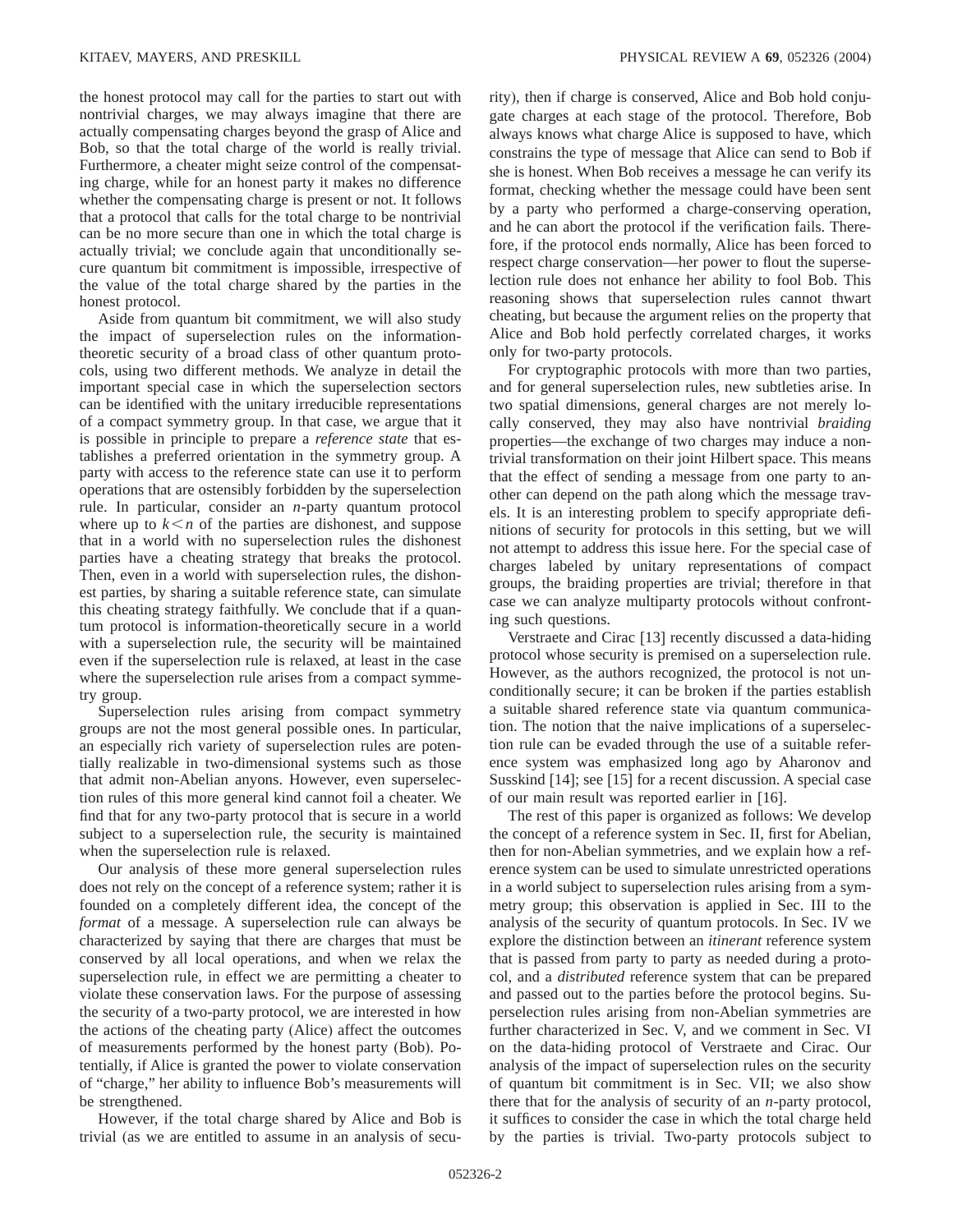general superselection rules are investigated in Sec. VIII, and Sec. IX contains some concluding comments.

# **II. SUPERSELECTION RULES AND REFERENCE SYSTEMS**

A superselection rule is a decomposition of Hilbert space into sectors that are preserved by local operations. The different sectors can be distinguished by attaching to each sector a label, which we refer to as the sector's "charge." Therefore, an equivalent way to characterize a superselection rule is to say that the charge is locally conserved. In the context of a cryptographic protocol, this means that when one of the parties (Alice, say) performs an operation, the charge in Alice's laboratory is preserved.

An important special case arises if the Hilbert space  $H$ transforms as a unitary representation of a compact group *G*, and the sectors are labeled by the irreducible representations of *G*. An equivalent way to describe the superselection rule in that case is to say that the allowed operations must commute with the action of  $G$  on  $H$ . In fact, it has been shown by Doplicher and Roberts [17] that such superselection rules are almost the most general ones allowed under rather weak conditions that apply in particular to quantum field theories (without gravity) in three or more spatial dimensions. We say "almost" because there is an additional freedom to assign to a localized state an even or odd fermion number. This fermion number is more than just a conserved charge, because of the property that the wave function changes sign when two fermions are exchanged.

In two spatial dimensions, there is a richer classification of superselection rules, reflecting the exotic quantum numbers carried by pointlike non-Abelian anyons that occur in topological quantum field theories [18–20]. We will postpone further discussion of non-Abelian anyons until Sec. VIII, concentrating for now on the superselection rules associated with compact symmetry groups (and ignoring fermions).

An important example is the group  $U(1)$  associated with conservation of the electric charge *Q*. An agent acting locally can create or annihilate pairs of particles that carry equal and opposite charges, but cannot change the total charge in her vicinity. In particular, this agent is unable to transform any eigenstate of *Q* into a coherent superposition of states with different charges, as emphasized by Wick, Wightman, and Wigner [21,22].

While we might readily accept that local creation of electric charge is physically impossible, other conservation laws impose superselection rules that do more violence to our intuition. Suppose, for example (in nonrelativistic quantum mechanics), that our agent's actions are required to conserve the angular momentum *J* locally. Are we to conclude that if  $\rightarrow$ the agent is presented with a spin- $\frac{1}{2}$  object polarized spin-up along the *z* axis, it is impossible for him to transform it to a coherent superposition of the spin-up and spin-down states? How are we to describe what happens when a magnetic field is turned on pointing in the *x* direction and the spin begins to precess? A partial resolution of this puzzle is attained by noting that the angular momentum of a classical magnet has an uncertainty large compared to  $\hbar$ , so that conservation of angular momentum need not prevent the magnet from coherently exchanging  $J_z = \hbar$  with the spin. But this explanation does not fully address how the existence of the classical magnet is itself compatible with the superselection rule.

Such issues were cogently discussed many years ago by Aharonov and Susskind [14]. They emphasized that even if the total angular momentum has a definite value (like zero), we can still speak sensibly of the *relative* orientation of two subsystems. Whenever an experimentalist observes the precession of a spin, it is implicit that a reference state has been established that in effect breaks the rotational symmetry, and that the precession is measured relative to this reference standard. Furthermore, Aharonov and Susskind [14] emphasized that just as conservation of angular momentum need not prevent us from measuring the relative angular orientation of two objects, so the charge superselection rule need not prevent us from measuring relative phases in superpositions of states of different charge.

#### **A. Abelian case**

Before we discuss the more general case in which the symmetry may be non-Abelian, it will be useful to consider the symmetry group  $G=U(1)$ . Then the charge operator Q (the generator of *G*) has eigenvalues  $q \in Z$ , and we denote the corresponding orthonormal eigenstates by  $|q\rangle$ . Formal states of definite phase (with continuum normalization) can be constructed as

$$
|\theta\rangle = \frac{1}{\sqrt{2\pi}} \sum_{q=-\infty}^{\infty} e^{-iq\theta} |q\rangle \quad (0 \le \theta < 2\pi), \tag{1}
$$

where

$$
\langle \theta' | \theta \rangle = \frac{1}{2\pi} \sum_{q=-\infty}^{\infty} e^{-iq(\theta - \theta')} = \delta(\theta' - \theta)
$$
 (2)

and

$$
|q\rangle = \frac{1}{\sqrt{2\pi}} \int_0^{2\pi} d\theta \, e^{iq\theta} |\theta\rangle.
$$
 (3)

The phase state  $|\theta\rangle$  is the improper eigenstate with eigenvalue  $e^{i\theta}$  of the unitary operator

$$
U_{+} = \sum_{q=-\infty}^{\infty} |q+1\rangle\langle q| \tag{4}
$$

that increments the value of the charge by one unit. While the phase  $\theta$  is physically unobservable due to the charge superselection rule, the relative phase of  $\theta' - \theta$  of the two states  $|\theta'\rangle$  and  $|\theta\rangle$  commutes with the charge operator *Q* and so is measurable in principle. Indeed, the state

$$
\int_0^{2\pi} d\theta'' |\theta' + \theta''\rangle \otimes |\theta + \theta''\rangle = \sum_{q=-\infty}^{\infty} e^{-iq(\theta - \theta')} |-q\rangle \otimes |q\rangle
$$
 (5)

has a definite value of the relative phase  $\theta' - \theta$  and total charge zero. That is, it is an (unnormalizable) eigenstate with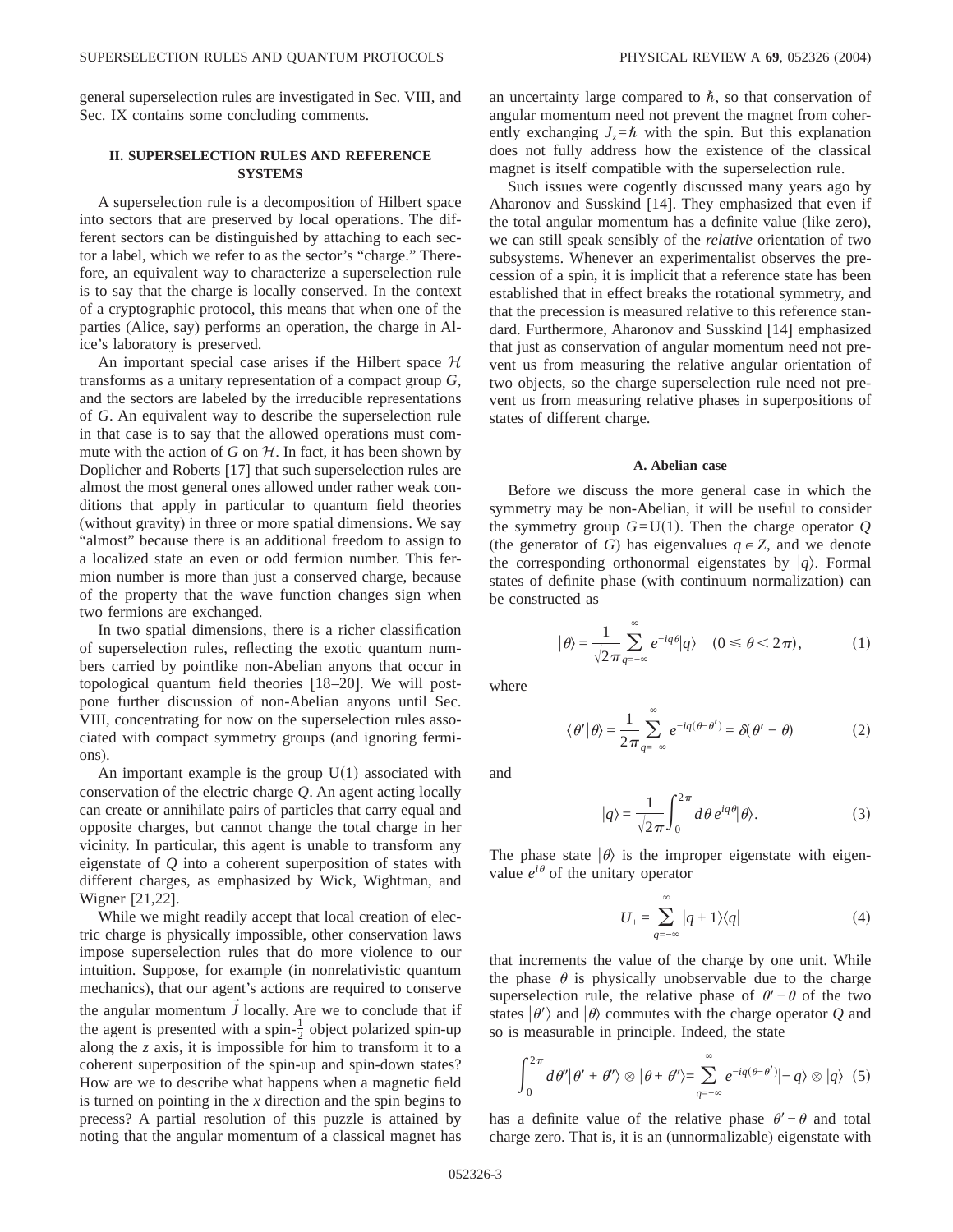eigenvalue  $e^{i(\theta-\theta')}$  of the charge-conserving operator *U*<sub>−</sub>  $\otimes U_+$ , where  $U_- = U_+^{\dagger}$ .

Similarly, the phases  $\phi_q$  appearing in the expansion of the state  $|\psi\rangle_A$  of a system A,

$$
|\psi\rangle_A = \sum_q \psi_q e^{-iq\phi_q} |q\rangle_A \tag{6}
$$

(where the  $\psi_q$ 's are real and positive), are themselves unobservable, but they can be meaningfully compared to the phases appearing in the state  $|\theta\rangle_R$  of a charge reservoir *R*. For example, by projecting  $|\theta\rangle_R \otimes |\psi\rangle_A$  onto the sector with total charge zero, we obtain the state

$$
|\psi\rangle_{RA} = \frac{1}{\sqrt{2\pi}} \int d\theta' |\theta + \theta'\rangle_R \otimes e^{-iQ\theta'} |\psi\rangle_A
$$
  
= 
$$
\sum_q \psi_q e^{-iq(\phi_q - \theta)} - q\rangle_R \otimes |q\rangle_A
$$
 (7)

which has measurable relative phases. A state like  $|\theta\rangle_R$  of a charge reservoir  $R$  that provides a phase standard with which other states can be compared will be called a "reference state" or a "condensate."

In the state  $|\psi\rangle_{RA}$ , the charge of the system *A* is compensated ("screened") by the charge of the reservoir *R*. Therefore, the system and reservoir are entangled, and tracing out the reservoir destroys the coherence of the superposition of charge states for the system. While formally correct, this statement can be misleading if the reservoir remains accessible and is allowed to interact with the system during subsequent operations. For example, the operator  $(U_+)_A$  that increases the charge of the system by one unit is disallowed by the superselection rule, but it can be accurately simulated by the allowed charge-conserving operator  $(U_-\)_{R} \otimes (U_+)_{A}$  acting on  $|\psi\rangle_{RA}$ —this operator increases the charge of *A* by borrowing a unit of charge from *R*. If the reservoir remains accessible at all times, then an arbitrary (not necessarily chargeconserving) operation acting on *A* can be perfectly simulated by a charge-conserving operation acting on *RA*. Thus, at least as a matter of principle, the charge superselection rule places no inescapable restrictions on the allowed operations. This is the main point stressed by Aharonov and Susskind [14].

The phase reference state can be interpreted physically as a static piece of superconducting material with a definite value of the superconducting phase. While the phase itself is not gauge-invariant, the relative phase of the system and reservoir has observable consequences (like the Josephson effect) when the two are brought into contact. Similar issues, discussed in [23–27], arise when considering the physical content of relative phases in optical systems.

#### **B. Non-Abelian case**

Our discussion of the Abelian case has suggested that superselection rules are nullified if suitable reference systems are available. Now we consider the more general case, where the symmetry group is *G*, which may be either a finite group or a compact Lie group. The superselection rule dictates that allowed local operations must commute with *G*. But we may anticipate that if a condensate is accessible that completely breaks the *G* symmetry, then in effect there is no operative symmetry at all, and the superselection rules place no restrictions on the allowed operations.

Formally, if the symmetry is completely broken, then the possible orientations of the condensate are in one-to-one correspondence with the elements of the symmetry group *G*. In a particular "fixed gauge," the states of the condensate are denoted  $|\phi\rangle$ , where  $\phi \in G$ , and these states transform as the left regular representation of *G*. That is, a symmetry transformation  $g \in G$  acting on the condensate is represented by the unitary  $U(g)$  where

$$
U(g)|\phi\rangle \to |g\phi\rangle. \tag{8}
$$

These states can be expanded in the basis of irreducible representations of *G* as

$$
|\phi\rangle = \sum_{q,i,a} \sqrt{\frac{n_q}{n_G}} D_{ia}^q(\phi) |q,i,a\rangle, \qquad (9)
$$

where  $n_q$  denotes the dimension of the irreducible representation  $D^{\dot{q}}(\phi)$  and  $n_G$  is the order of *G*. Inverting the Fourier transform we obtain

$$
|q,i,a\rangle = \sum_{\phi \in G} \sqrt{\frac{n_q}{n_G}} D_{ia}^{q^*}(\phi) | \phi \rangle.
$$
 (10)

Note that in Eqs. (9) and (10) we have used notation appropriate for a finite group; in the case of a compact Lie group, the sum over  $\phi \in G$  would be replaced by an integral with respect to an invariant measure on the group. The states  $|q, i, a\rangle$  transform under *G* as

$$
U(g)|q,i,a\rangle = \sum_{j} |q,j,a\rangle D_{ji}^{q}(g). \tag{11}
$$

In keeping with standard physics terminology, we will refer to the index  $i=1,2,\ldots,n_q$  in  $|q,i,a\rangle$  as the "color index," and to the action Eq. (11) of  $U(g)$  on this index as a "gauge transformation." The index  $a=1,2,\ldots,n_q$ , distinguishing the  $n_q$  copies of the representation  $D<sup>q</sup>$  that occur in the decomposition of the regular representation, will be called the "flavor" index. The physical "*G*-invariant" operations are those that commute with all gauge transformations—these preserve *q* and act nontrivially only on the flavor, not the color. Therefore, by including the color we have chosen a redundant description of the physical Hilbert space. This redundancy, while not absolutely necessary, is quite convenient, and in particular will be useful for our discussion in Sec. III of the security of quantum protocols.

In addition to the *G* gauge symmetry, there is also a group *G* of "global" transformations that commute with  $U(g)$ , under which the states  $|\phi\rangle$  transform as the right regular representation of *G*; the element *h* of the global group is represented by  $V(h)$ , where

$$
V(h)|\phi\rangle = |\phi h^{-1}\rangle \tag{12}
$$

and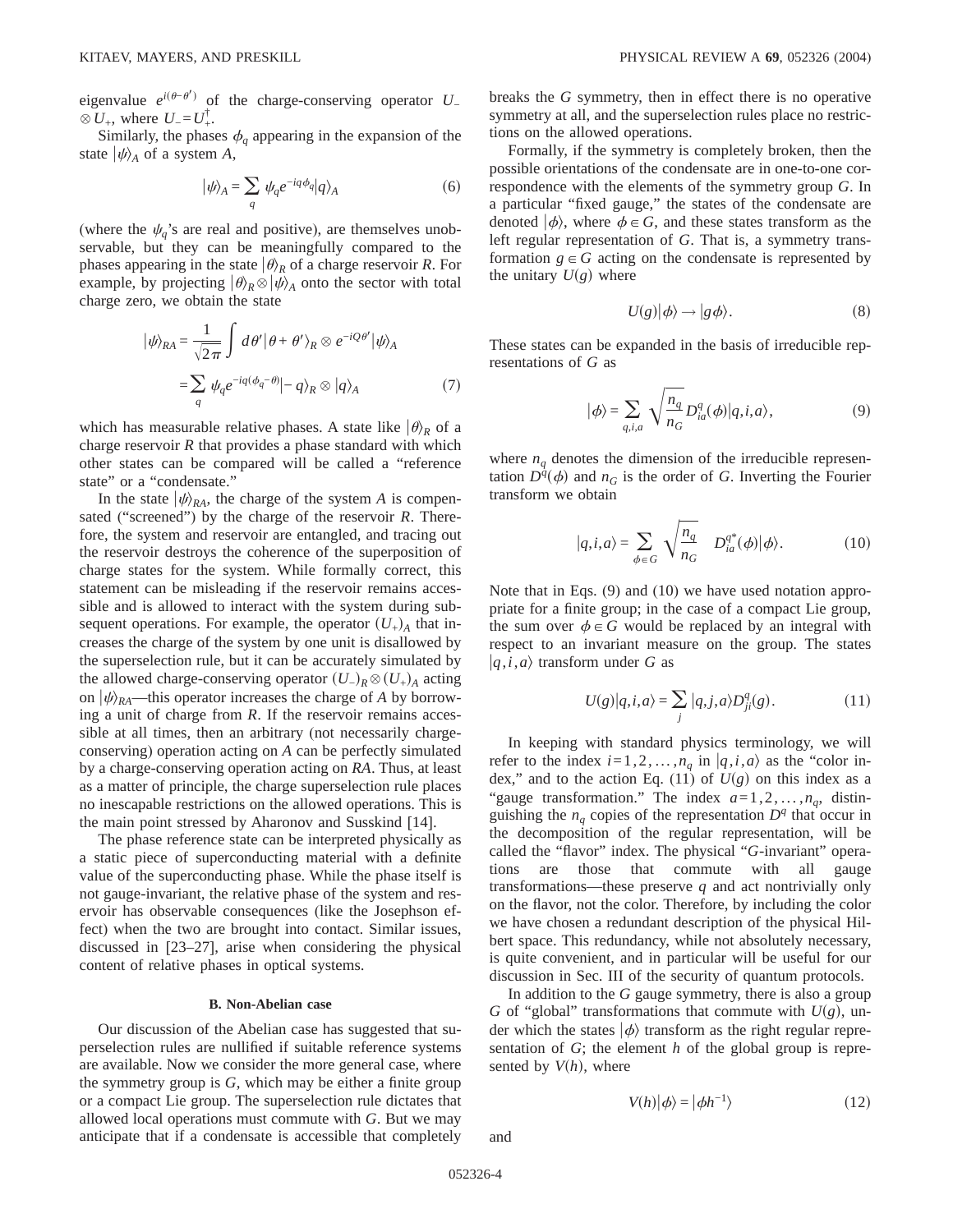$$
V(h)|q,i,a\rangle = \sum_{b} |q,i,b\rangle D_{ba}^{q^*}(h). \tag{13}
$$

Thus the global transformations act on the flavor index *a* of the states in the  $\{q, i, a\}$  basis—unlike the gauge transformations, they act nontrivially on the physical states.

In more geometric terms, a condensate may be interpreted as an asymmetric classical rigid body that can be rotated either "actively" or "passively." What we have called the color (gauge) rotation is a passive rotation that acts on the space-fixed axes—it does not change the actual orientation of the body but only changes our mathematical description of the orientation. In contrast, what we have called the flavor (global) rotation is an active rotation that acts on the bodyfixed axes and alters the physical orientation. A flavor rotation is *G*-invariant in the sense that it commutes with color rotations, and so is a physical operation, allowed by the superselection rule.

In contrast to the flavor orientation, the color orientation of an isolated system *A* has no invariant meaning, as it is modified by a color rotation. However, the orientation of *A relative to the condensate R* does have meaning, and an operator that rotates the relative orientation admits an invariant description. Suppose, for example, that system *A* is itself a condensate in the state  $\phi_A$ , while the state of *R* is  $\phi_R$ . The relative orientation

$$
\phi_{RA}^- \equiv \phi_R^{-1} \phi_A \tag{14}
$$

is invariant if a common color rotation

$$
U(h)_{RA} : \phi_A \to h\phi_A, \quad \phi_R \to h\phi_R \tag{15}
$$

is applied to both objects. The transformation  $U(g)_{RA}^{\text{inv}}$  that changes the relative orientation according to

$$
U(g)_{RA}^{\text{inv}}: \phi_{RA}^- \to g \phi_{RA}^- \tag{16}
$$

has an invariant meaning and commutes with the color rotation  $U(h)_{RA}$ . We may interpret the invariant rotation as one that rotates  $A$  while  $R$  is "held fixed," acting as

$$
U(g)_{RA}^{\text{inv}}(|\phi_R\rangle \otimes |\phi_A\rangle) = |\phi_R\rangle \otimes |\phi_R g \phi_R^{-1} \phi_A\rangle, \qquad (17)
$$

or equivalently

$$
U(g)_{RA}^{\text{inv}} = \sum_{\phi \in G} (|\phi\rangle\langle\phi|)_R \otimes U(\phi g \phi^{-1})_A. \tag{18}
$$

If system *A* is not a reference system but rather an object transforming as the irreducible representation *q* of *G*, then *U*( $\phi g \phi^{-1}$ ) can be expanded as

$$
U(g)_{RA}^{\text{inv}} = \sum_{\phi \in G} (|\phi\rangle\langle\phi|)_R
$$
  

$$
\otimes \left(\sum_{i,j,a,b} |q,i\rangle D_{ia}^q(\phi)D_{ab}^q(g)D_{bj}^q(\phi^{-1})\langle q,j| \right)_A.
$$
  
(19)

More generally, any transformation

$$
M_A: |q,i\rangle_A \to \sum_j |q,j\rangle_A M_{ji} \tag{20}
$$

acting on the color degree of freedom can be simulated by the invariant operation

$$
M_{RA}^{\text{inv}} = \sum_{\phi \in G} (|\phi\rangle\langle\phi|)_{R} \otimes \left(\sum_{i,j,a,b} |q,i\rangle D_{ia}^{q}(\phi) M_{ab} D_{bj}^{q}(\phi^{-1})\langle q,j| \right)_{A}.
$$
\n(21)

 $M_{RA}^{\text{inv}}$  has an invariant meaning because it transforms the color of *A* relative to the color of the reference system *R*; in effect, the color rotation is simulated by converting the color index into a flavor index (depending on  $\phi$ ), on which *M* may act with impunity. For fixed  $\phi$ , the simulation is achieved via the isomorphism

$$
|q,a\rangle_A \to |q,\phi,a\rangle_{RA} \equiv |\phi\rangle_R \otimes \sum_j |q,j\rangle_A D^q_{ja}(\phi), \quad (22)
$$

such that

$$
M_{RA}^{\text{inv}}|q,\phi,a\rangle_{RA} = \sum_{b} |q,\phi,b\rangle_{RA} M_{ba}.\tag{23}
$$

Furthermore, this isomorphism can be extended to operators *M* that change the value of *q* as well as rotating the color for fixed *q*; the operator

$$
M_A: |q,i\rangle_A \to \sum_{q',j} |q',j\rangle_A M_{ji}^{q'q} \tag{24}
$$

is simulated by

$$
M_{RA}^{\text{inv}}|q,\phi,a\rangle_{RA} = \sum_{q',b} |q',\phi,b\rangle_{RA} M_{ba}^{q'q},\tag{25}
$$

which generalizes the result

$$
M_{RA}^{\rm inv}(|\theta\rangle_R \otimes e^{-iq\theta}|q\rangle_A) = |\theta\rangle_R \otimes \sum_{q'} e^{-iq'\theta}|q'\rangle M^{q'q} \quad (26)
$$

that we found in the case of  $G=U(1)$ .

## **C. Properties of the simulation**

We will refer to the world in which all operations are required to commute with the action of the symmetry group *G* as the "invariant world" or "*I* world," and we refer to the world in which arbitrary operations are allowed as the "unrestricted world" or "*U* world." What we have observed in Eqs. (22) and (25) is that the physics of the *U* world can be faithfully reproduced in the *I* world, as long as a suitable reference system is at our disposal.

Let us restate the main conclusion in a more succinct notation: Suppose *A* is an arbitrary system that transforms as some representation of the group *G*, and let *R* be a "reference system" that transforms as the left regular representation of *G*. Let *M* be an arbitrary transformation acting on *A*. Then there is a corresponding transformation *M*inv acting on *R* and *A* defined as

$$
M^{\text{inv}} = \sum_{\phi \in G} (|\phi\rangle\langle\phi|)_R \otimes [U(\phi)MU(\phi)^{-1}]_A. \tag{27}
$$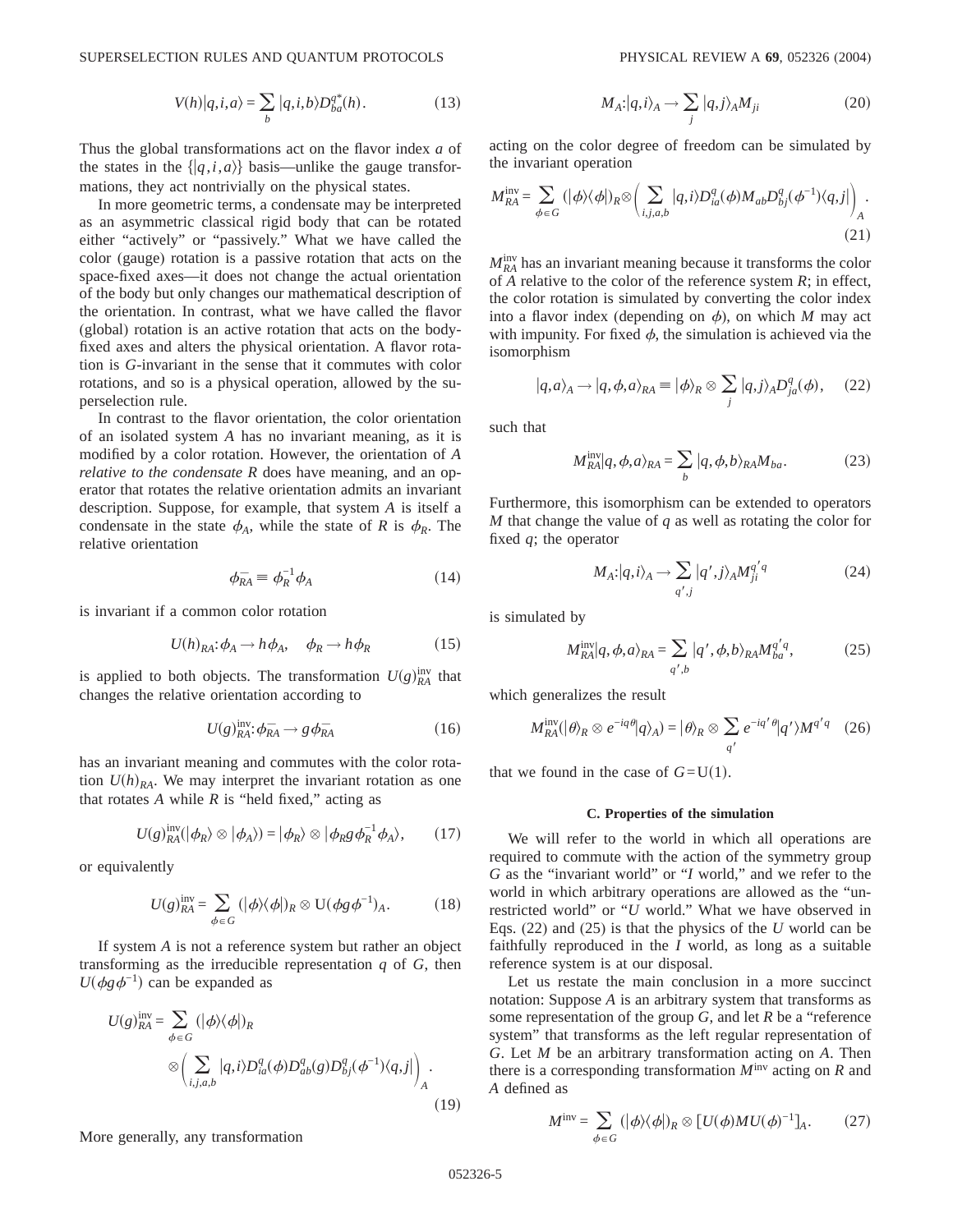*M*inv is an invariant operator whose action on *RA simulates* the action of *M* on *A*.

That is, the operators  $M^{\text{inv}}$  have the following easily verified properties:

(i) *M*inv is *G*-*invariant*. Proof: From the transformation properties of *R* and *A* we have

$$
[U(g) \otimes U(g)]M^{\text{inv}}[U(g)^{-1} \otimes U(g)^{-1}]
$$
  
= 
$$
\sum_{\phi \in G} (|g\phi\rangle\langle g\phi|) \otimes [U(g\phi)MU(g\phi)^{-1}] = M^{\text{inv}},
$$
 (28)

where in the last step we have reparametrized the sum by replacing  $\phi \rightarrow g^{-1}\phi$ .

(ii) *Invariant operators on RA provide a representation of operators on A*. Proof: We have

$$
M_1^{\text{inv}} M_2^{\text{inv}} = \sum_{\phi_1, \phi_2 \in G} (|\phi_1\rangle\langle\phi_1|\phi_2\rangle\langle\phi_2|)
$$
  

$$
\otimes [U(\phi_1)M_1U(\phi_1^{-1})U(\phi_2)M_2U(\phi_2^{-1})]
$$
  

$$
= \sum_{\phi \in G} (|\phi\rangle\langle\phi|) \otimes [U(\phi)M_1M_2U(\phi)^{-1}]
$$
  

$$
= (M_1M_2)^{\text{inv}}.
$$
 (29)

(iii) If M is G-invariant, then  $M^{\text{inv}} = I_R \otimes M_A$ . Proof: If  $U(\phi)$  commutes with *M* for each  $\phi$ , then

$$
M^{\text{inv}} = \sum_{\phi \in G} (|\phi\rangle\langle\phi|) \otimes M = I \otimes M. \tag{30}
$$

(iv) If  $\rho$  *is invariant and*  $tr(\rho_R)=1$ , *then* 

$$
\text{tr } M^{\text{inv}}(\rho_R \otimes \rho) = \text{tr } M\rho. \tag{31}
$$

Proof: If  $U(\phi)$  commutes with  $\rho$  for each  $\phi$ , then

tr 
$$
M^{\text{inv}}(\rho_R \otimes \rho) = \sum_{\phi \in G} \langle \phi | \rho_R | \phi \rangle \text{tr}[M \ U(\phi)^{-1} \rho U(\phi)]
$$
  
= tr $(\rho_R) \text{tr}(M\rho) = \text{tr}(M\rho).$  (32)

The properties (i) and (iv) mean that as long as the state  $\rho$ of *A* is *G*-invariant, then by making use of a reference system, measurements in the *U* world can be faithfully simulated by measurements in the *I* world. That is, given an arbitrary measurement performed on *A* (with operation elements that are not necessarily *G*-invariant), there is an invariant measurement performed on *RA* (with *G*-invariant operation elements) that has the same probability distribution of outcomes. Furthermore, it follows from property (ii) that the physics of the *U* world can be faithfully reproduced in the *I* world even if the measurement is preceded by a series of unitary transformations—applying *V*inv in the *I* world has the same effect as applying *V* in the *U* world. Property (iii) tells us that, as expected, the reference system  $R$  is superfluous if the *U*-world transformation acting on *A* is already *G*-invariant.

To derive these properties, we require that the reference system transform as the regular representation of *G*, but no condition is needed on the *state*  $\rho_R$  of the reference system. Loosely speaking, the reference system is needed so that when a noninvariant operation acts on *A*, the change in the charge of *A* can be balanced by a compensating change in the charge of *R*. But if the state  $\rho$  of *A* is invariant, then only the charge-conserving part of *M* contributes to the expectation value  $tr(M\rho)$  anyway. In the simulation of this chargeconserving part of *M*, the reference system is superfluous and its state irrelevant.

Note that if *G* is a Lie group rather than a finite group, then the regular representation is infinite-dimensional, and our formal arguments require *R* to be an infinite-dimensional system. How is the fidelity of the simulation affected if *R* is truncated to a finite-dimensional system? In fact, the fidelity will still be perfect if the charge remains bounded in the process to be simulated. Consider, for example, the case *G*  $=U(1)$ , for which Eq. (27) becomes, e.g.,

$$
(|q - r\rangle\langle q|)^{\text{inv}} = \sum_{q'} (|q' + r\rangle\langle q'|)_R \otimes (|q - r\rangle\langle q|)_A; \quad (33)
$$

in the *I* world, a process in which *r* units of charge are removed from *A* is simulated by adding the *r* units to *R*. Suppose we are assured that the total charge added to or removed from *A* will never exceed *r* units. Then we may choose the initial state of *R* to carry charge zero, and we can limit *R* to the  $(2r+1)$ -dimensional space spanned by the states  $|q_R\rangle$ ,  $q_R = -r, -r+1, \ldots, r-1, r$ . This truncated reference system suffices because states with  $|q_R| > r$  will never be accessed in the simulation anyway. A similar remark applies if *G* is an arbitrary compact Lie group.

### **III. REFERENCE SYSTEMS AND QUANTUM PROTOCOLS**

We have concluded that in the presence of a suitable reference system, superselection rules place no inescapable restrictions on the allowed operations. We may anticipate, therefore, that a cryptographic protocol is secure in the invariant "*I* world" (governed by the superselection rule) if and only if it is secure in the unrestricted "*U* world." If we faithfully adhere to the usual stringent principles of quantum cryptology and place no restrictions on the resources available to our adversaries, then we must admit the possibility that the dishonest parties could share access to a reference system during the execution of the protocol. For the case of superselection rules arising from compact symmetry groups, this observation suffices to answer Popescu's question about the impact of superselection rules on the security of quantum protocols.

Let us now discuss this point in greater detail. To be explicit, consider at first a protocol involving two parties, Alice and Bob. Alice holds a private local system *A* that is beyond Bob's control, and Bob holds a private local system *B* that is beyond Alice's control. In addition, there is a message system *M* that they can pass back and forth. At the beginning of the protocol, they share a product state  $\rho_A \otimes \rho_B \otimes \rho_M$ . In each round of the protocol, one of the parties performs a joint quantum operation on her/his local system and the message, and then sends the message system to the other party. Finally, after all quantum communication is completed, both parties perform local measurements. (See Fig. 1.)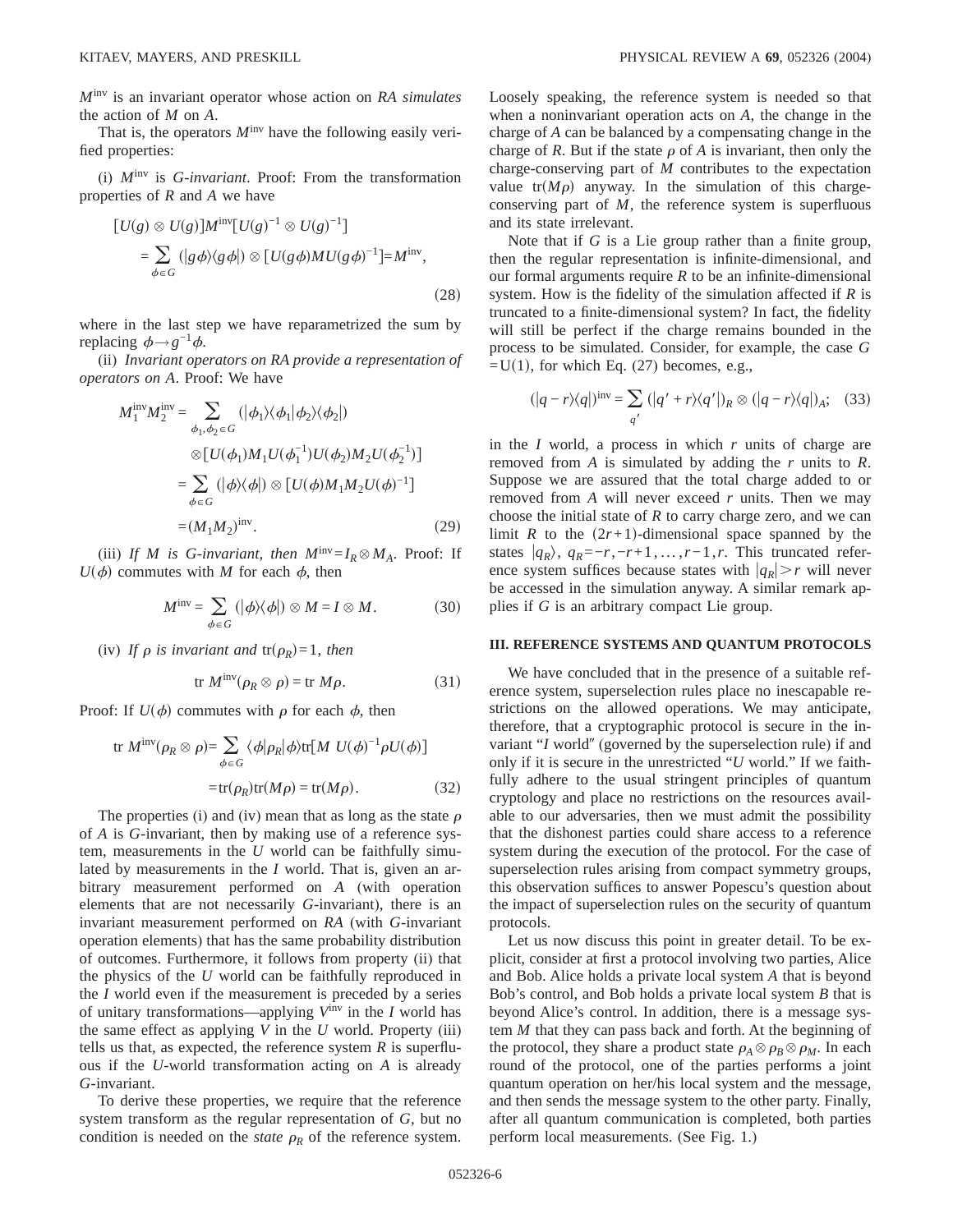

FIG. 1. A two-player quantum game. Alice and Bob have private systems, and a message system that they pass back and forth. At the end of the game, Alice and Bob measure their private systems.

For example, the goal of the protocol might be to flip an unbiased coin. In that case, the final measurement performed by each party has two possible outcomes, 0 or 1. If both parties follow the protocol, then both obtain the same outcome. Furthermore, the two outcomes are equiprobable. A coin-flipping protocol is *secure* if neither party, by departing from the protocol, can bias significantly the outcome of the other party's measurement.

We say that a *strong* coin-flipping protocol has bias  $\varepsilon$  if neither party by cheating can force *either* outcome to occur with probability greater than  $\frac{1}{2} + \epsilon$ . In a *weak* coin-flipping protocol, Alice wins if the outcome is 0 and Bob wins if the outcome is 1, and we say that the bias is  $\varepsilon$  if neither can force a *win* with probability greater than  $\frac{1}{2} + \epsilon$ . (Thus, in a weak protocol with bias  $\varepsilon$ , a cheater might be able to *lose* on purpose with a probability exceeding  $\frac{1}{2} + \epsilon$ .) Note that the protocol might abort if cheating is detected; by "the probability of outcome 0" we mean the joint probability that the protocol does not abort and the outcome is 0. Kitaev [10,11] has shown that, if no superselection rules are imposed, then strong quantum coin flipping is impossible with bias  $\epsilon$   $\leq$  (1/ $\sqrt{2}$ ) –  $\frac{1}{2}$  = 0.207. Ambainis [28] has shown that a weak coin-flipping protocol with bias  $\varepsilon$  requires at least  $\Omega[\log \log(1/\epsilon)]$  rounds of communication.

We are interested in whether these conclusions about coin-flipping in the *U* world remain valid in the *I* world. For a coin-flipping protocol in the *I* world, we may assume that the initial state shared by Alice and Bob is a tensor product of invariant states  $\rho_A \otimes \rho_B \otimes \rho_M$ . In the honest protocol, Alice and Bob take turns applying *G*-invariant operations to the system that they share, then measure invariant observables. In fact, without loss of generality, we may assume [8] that each operation applied by Alice or Bob is an invariant unitary transformation, and that the final measurement is an invariant projective measurement.

If Alice and Bob play the game honestly, then the probability  $P_B(b)$  that Bob's measurement yields the particular outcome *b* can be expressed as

$$
P_B(b) = \text{tr}[E_{B,b} \ V(\rho_A \otimes \rho_B \otimes \rho_M) V^{\dagger}], \tag{34}
$$

where

$$
V = V_{B_n} V_{A_n} \cdots V_{B_2} V_{A_2} V_{B_1} V_{A_1}.
$$
 (35)

Here the  $V_{A_i}$  are unitary transformations applied to  $AM$  (we have assumed that Alice makes the first move in the game), the  $V_{B_i}$  are unitary transformations applied to *BM*, and the  $E_{B,b}$  are the projectors defining Bob's final measurement. Furthermore, in the *I*-world protocol,  $V_{A_j}$ ,  $V_{B_j}$ , and  $E_{B,b}$  are

*G*-invariant. In effect, then, Bob measures the invariant operator

$$
F_{B,b} = V^{\dagger} E_{B,b} V \tag{36}
$$

in the invariant state  $\rho_A \otimes \rho_B \otimes \rho_M$ .

Of course, a protocol in the *I* world can be regarded as a special case of a protocol in the *U* world, where the initial state is a product state, and Kitaev's result applies to this *U*-world protocol. Therefore, one of the parties (Alice, say) can force one of the outcomes (0, say) with probability at least  $1/\sqrt{2}$ . However, Alice's cheating strategy that achieves this result might employ operations that are not *G*-invariant. To show that Kitaev's result also applies to the original *I*-world protocol, we must show that Alice's cheating strategy in the *U* world can be faithfully simulated in the *I* world by making use of a suitable reference system. For this purpose, we apply the properties of the invariant operator *M*inv that were discussed in Sec. II C.

When Alice cheats in the *U* world, she replaces the operator  $V_{A_i}$  called for in the honest protocol with an arbitrary operator  $V'_{A_j}$  applied to AM, where  $V'_{A_j}$  is not necessarily *G*-invariant. Then Bob's measurement yields the outcome *b* with probability

$$
P'_B(b) = \text{tr}[F'_{B,b}(\rho_A \otimes \rho_B \otimes \rho_M)],\tag{37}
$$

where

and

$$
F'_{B,b} = V'^{\dagger} E_{B,b} V' \tag{38}
$$

$$
V' = V_{B_n} V'_{A_n} \cdots V_{B_2} V'_{A_2} V_{B_1} V'_{A_1}.
$$
 (39)

This cheating strategy in the *U* world can be simulated in the *I* world if Alice has a reference system *R*—instead of applying the noninvariant operator  $V'_{A_j}$  to the system AM, she applies the invariant operator  $V_{A_j}^{\text{inv}}$  to *RAM*. Note that since Bob follows the honest protocol, which requires  $V_{B_j}$  to be *G*-invariant, applying  $V_{B_j}$  to *BM* is equivalent to applying  $V_{B_j}^{\text{inv}}$  to *RBM*, by property (iii) in Sec. II C. Therefore, when Alice adopts the *I*-world strategy, Bob obtains outcome *b* with probability

$$
\widetilde{P}'_B(b) = \text{tr}[\widetilde{F}'_{B,b}(\rho_R \otimes \rho_A \otimes \rho_B \otimes \rho_M)],\tag{40}
$$

where

$$
\widetilde{F}'_{B,b} = \widetilde{V}'^{\dagger} E_{B,b} \widetilde{V}' \tag{41}
$$

and

$$
\widetilde{V}' = V_{B_n}^{\text{inv}} V_{A_n}^{\text{inv}} \cdots V_{B_2}^{\text{inv}} V_{A_2}^{\text{inv}} V_{B_1}^{\text{inv}} V_{A_1}^{\text{inv}}.
$$
\n(42)

But since the invariant operators provide a representation [property (ii)], we may write  $\tilde{V}' = V'^{inv}$ , and since  $E_{B,b} = E_{B,b}^{inv}$ as well, we have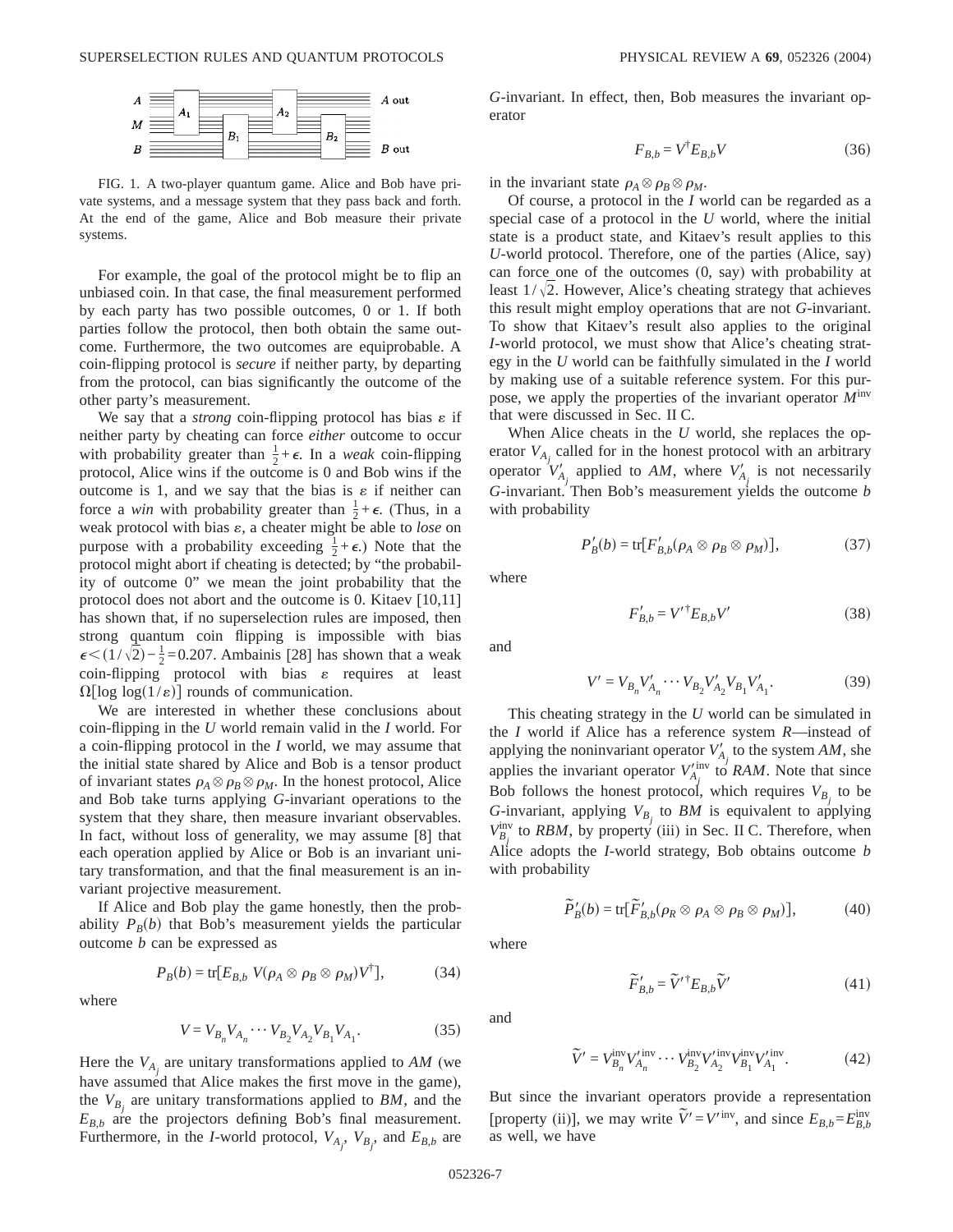$$
\widetilde{F}'_{B,b} = F'^{\text{inv}}_{B,b}.\tag{43}
$$

Finally, the initial state  $\rho_A \otimes \rho_B \otimes \rho_M$  shared by Alice and Bob is *G*-invariant; therefore, by property (iv),

$$
\widetilde{P}'_B(b) = P'_B(b); \tag{44}
$$

the measurement outcome *b* in the *I*-world protocol occurs with the same probability as the outcome *b* in the *U*-world protocol.

Therefore, Alice's simulated cheating strategy in the *I* world perfectly reproduces the probability distribution for Bob's measurement outcome that is achieved by her cheating strategy in the *U* world. The same is true if Bob makes the first move in the game instead of Alice. Similarly, if Bob is the cheater, Bob has a strategy in the *I* world that simulates his *U* world cheating strategy. We conclude that if Alice (or Bob) can cheat in the *U* world, then she (he) can cheat just as successfully in the *I* world. Thus, Kitaev's proof of the impossibility of strong coin flipping with bias  $\epsilon < (1/\sqrt{2}) - \frac{1}{2}$ , originally formulated in the *U* world, also applies to the *I* world. Similarly, Ambainis's lower bound on the number of rounds of communication needed for weak coin flipping also applies to the *I* world.

This conclusion that cheating in the *U* world can be successfully simulated in the *I* world applies not just to coin flipping protocols, but to any two-party protocol in which the goal of a cheating Alice is to bias the outcome of a measurement performed by an honest Bob. Furthermore, it is straightforward to generalize the argument to an *n*-party protocol, in which *k* cheating parties wish to bias the outcomes of measurements performed by the *n*−*k* honest parties. For such a protocol in the *I* world, where the initial state is a product of invariant states, any cheating strategy that can be executed in the *U* world can be simulated perfectly in the *I* world if the *k* cheating parties share access to a reference system. Therefore, the protocol can be no more secure in the *I* world than in the *U* world.

To summarize, let us refer to an *n*-party quantum game as an *I*-world game if the initial state is a product of invariant states, and if in the honest protocol all operations performed by the parties are invariant operations. If  $k < n$  parties are cheaters, we say that their cheating strategy is an *I*-world cheating strategy if the cheaters are required to perform invariant operations, and we say that their cheating strategy is a *U*-world cheating strategy if the operations performed by the cheaters are unrestricted. Let us say that an *I*-world cheating strategy is *equivalent* to a *U*-world cheating strategy if both strategies produce the same probability distributions for the outcomes of the measurements performed by the *n* −*k* honest parties. We have proved the following.

*Theorem 1*. Suppose that in the *I* world all quantum operations are required to be *G*-invariant, where *G* is a compact Lie group, and that in the *U* world quantum operations are unrestricted. Consider an *n*-party *I*-world quantum game, and a *U*-world cheating strategy *A'* in which  $k < n$  parties cheat. Then there is an *I*-world cheating strategy  $\tilde{A}^{\prime}$  that is equivalent to  $A<sup>′</sup>$ .

As we observed in Sec. II C, the reference system required by the cheaters in the *I* world can be finitedimensional, as long as the cheaters in the *U* world apply operations that change the "charge" by a bounded amount.

#### **IV. DISTRIBUTED REFERENCE SYSTEMS**

The key ingredient in our discussion of *I*-world quantum protocols is the observation that *G*-noninvariant operations can be faithfully simulated through the use of a reference system. Suppose, for example, that Alice and Bob take turns acting on a system *C* that they pass back and forth. Then Alice and Bob in the *I*-world can simulate an arbitrary *U*-world protocol in which the initial state of *C* is *G*-invariant. They carry out the simulation by passing the reference system *R* back and forth along with *C*, each taking turns applying invariant operations to *RC*. Similarly, in our analysis of cheating in Sec. III, we allowed the *k* cheaters to pass the reference system *R* among themselves as needed during the execution of the protocol. A reference system that travels from place to place might be called *itinerant*.

Here we will briefly discuss an alternative scenario, in which the parties share a *distributed* reference system—each party holds a fixed portion of this system throughout the execution of the protocol. This discussion is not actually needed for our analysis of security, but it is helpful nonetheless for understanding the physics of superselection rules. Indeed, in many physical situations in which reference systems are used (e.g., in optical physics), the system is distributed rather than itinerant.

Let *A* denote Alice's part of the reference system, *B* denote Bob's part, and suppose that at the start of the protocol *AB* is prepared in the state

$$
|0\rangle_{AB} = \frac{1}{\sqrt{n_G}} \sum_{\phi \in G} |\phi\rangle_A \otimes |\phi\rangle_B.
$$
 (45)

This state has trivial total charge; indeed, when expressed in the Fourier-transformed charge-eigenstate basis, it is

$$
|0\rangle_{AB} = \frac{1}{\sqrt{n_G}} \sum_{q,i,a} |\overline{q}, i, a\rangle_A \otimes |q, i, a\rangle_B.
$$
 (46)

Thus, in principle Alice (say) could prepare  $|0\rangle_{AB}$  in her lab and then ship half of it to Bob. (The state  $|0\rangle_{AB}$  is unnormalizable and unphysical if *G* is a Lie group. For now we will suppose that *G* is a finite group, but we will comment on the case of a Lie group below.)

In the state  $|0\rangle_{AB}$ , Alice's condensate and Bob's, have values that are distributed uniformly over the group *G*, but these values are locked together. Therefore, if  $|\psi\rangle_C$  is any pure state of *C*, then  $M_{AC}^{\text{inv}}$  and  $M_{BC}^{\text{inv}}$  act on  $|0\rangle_{AB} \otimes |\psi\rangle_C$  in the same way,

$$
M_{AC}^{\text{inv}}(|0\rangle_{AB} \otimes |\psi\rangle_{C}) = M_{BC}^{\text{inv}}(|0\rangle_{AB} \otimes |\psi\rangle_{C})
$$

$$
= \frac{1}{\sqrt{n_G}} \sum_{\phi \in G} |\phi\rangle_{A} \otimes |\phi\rangle_{B}
$$

$$
\otimes [U(\phi)MU(\phi)^{-1}]|\psi\rangle_{C}. \tag{47}
$$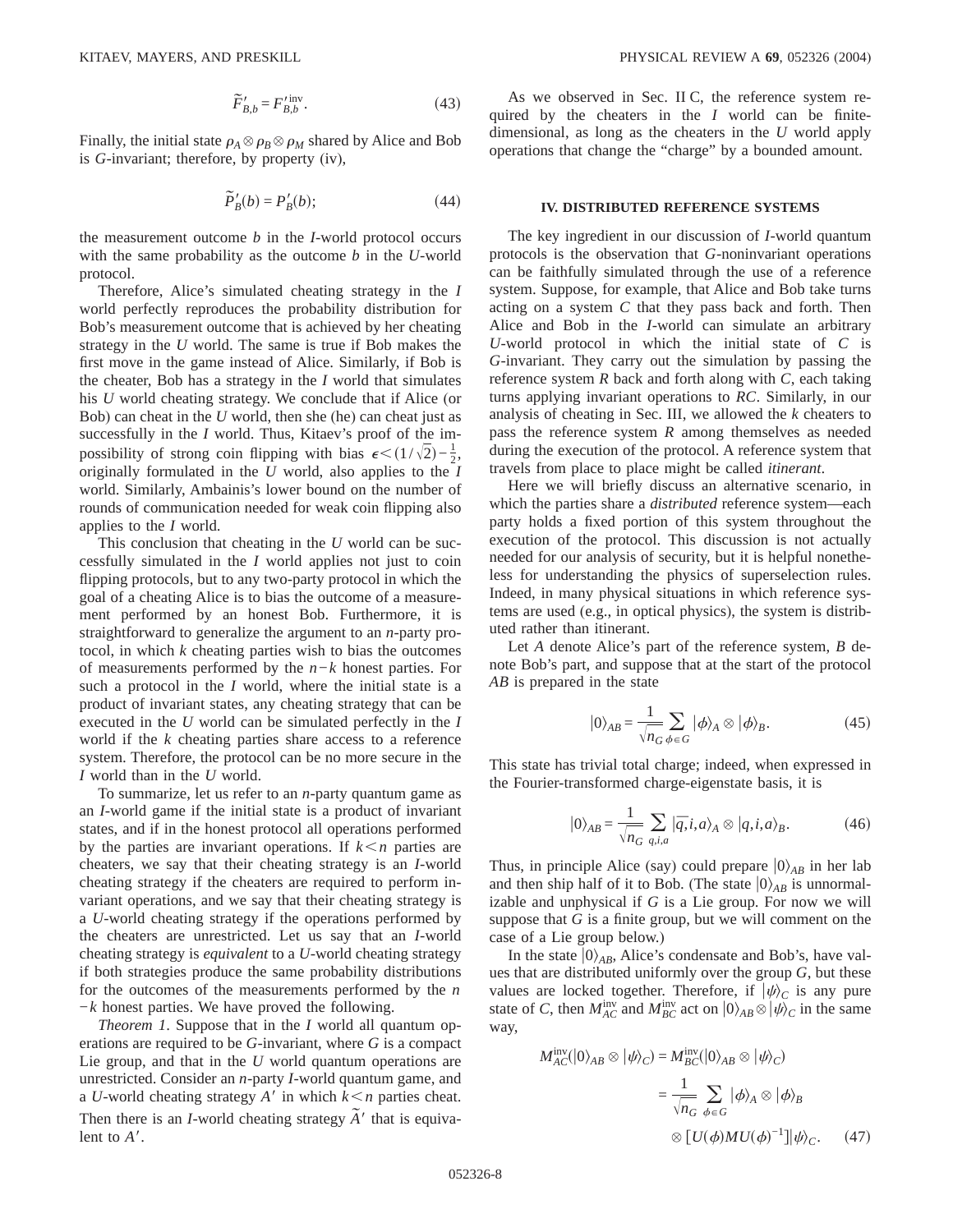Furthermore  $M_{AC}^{\text{inv}}$  and  $M_{BC}^{\text{inv}}$  act identically on any state of the form

$$
|\Psi\rangle_{ABC} = \frac{1}{\sqrt{n_G}} \sum_{\phi \in G} |\phi\rangle_A \otimes |\phi\rangle_B \otimes |\psi_\phi\rangle_C, \tag{48}
$$

where  $|\psi_{\phi}\rangle_c$  might depend on  $\phi$ , a form that is maintained as successive invariant operations are applied to *AC* and to *BC*. Therefore, the outcome of the protocol would be the same if each invariant operation  $M_{BC}^{\text{inv}}$  applied to *BC* were replaced by the corresponding invariant operation  $M_{AC}^{\text{inv}}$  applied to *AC*. We conclude that the simulation in which the distributed reference system *AB* is prepared in the initial state  $|0\rangle_{AB}$  is equivalent to a simulation that uses an itinerant reference system *A*. Since this latter simulation has all of the properties listed in Sec. II C, we find that a bipartite *I*-world protocol using the distributed reference system can faithfully simulate an arbitrary *U*-world protocol.

Note that the distributed state can serve the same purpose if there is a fixed offset of Bob's condensate relative to Alice's, as long as the offset is known. That is, if Alice and Bob share the state

$$
|0,\tilde{\phi}\rangle_{AB} = \frac{1}{\sqrt{n_G}} \sum_{\phi \in G} |\phi\rangle_A \otimes |\phi\tilde{\phi}\rangle_B
$$

$$
= \frac{1}{\sqrt{n_G}} \sum_{q,a,b} D_{ab}^q(\tilde{\phi})
$$

$$
\times \left(\sum_i |\bar{q}, i, a\rangle_A \otimes |q, i, b\rangle_B\right), \tag{49}
$$

then the invariant operations  $M_{BC}^{\text{inv}}$  and  $[U(\tilde{\phi})MU(\tilde{\phi})^{-1}]_{AC}^{\text{inv}}$  act in the same way. If Bob knows  $\tilde{\phi}$ , then he can participate successfully in the simulation by "twisting" his operations appropriately.

Similarly, in a protocol with *k* parties, the distributed reference state

$$
|0\rangle_{k \text{ parties}} = \frac{1}{\sqrt{n_G}} \sum_{\phi \in G} |\phi\rangle_{R_1} \otimes |\phi\rangle_{R_2} \cdots \otimes |\phi\rangle_{R_k} \quad (50)
$$

provides a common "phase standard" for all the participants, allowing them to simulate a *U*-world protocol in the *I* world—the  $\ell$ th party simulates the noninvariant operation  $M$ by applying  $M^{\text{inv}}$  to the target system and her part  $R_{\ell}$  of the reference system. Again, the parties can twist their local operations to compensate for known relative offsets of their condensates, if necessary.

In the state  $|0\rangle_{AB}$ , there is a quantum correlation between Alice's condensate and Bob's. A common reference standard can be provided instead by a classically correlated state such as

$$
\rho_{AB} = \frac{1}{n_G} \sum_{\phi \in G} (|\phi\rangle\langle\phi|)_A \otimes (|\phi\rangle\langle\phi|)_B. \tag{51}
$$

If Alice and Bob are equipped with the state  $\rho_{AB}$ , then again  $M_{AC}^{\text{inv}}$  and  $M_{BC}^{\text{inv}}$  act in the same way, hence they can use this distributed reference state to simulate a *U*-world protocol in the *I* world. The state is *G*-invariant, but unlike  $|0\rangle_{AB}$  it is not a charge eigenstate; rather it is a mixture of (invariant) states with various charges. For example, in the case  $G=U(1)$ ,  $|0\rangle_{AB}$  is the (unnormalizable) state

$$
|0\rangle_{AB} = \int_0^{2\pi} |\theta\rangle_A \otimes |\theta\rangle_B = \sum_{q=-\infty}^{\infty} |-q\rangle_A \otimes |q\rangle_B; \qquad (52)
$$

Alice's charge and Bob's charge are perfectly anticorrelated. In contrast,  $\rho_{AB}$  is

$$
\rho_{AB} \propto \int d\theta \, (|\theta\rangle\langle\theta|)_A \otimes (|\theta\rangle\langle\theta|)_B
$$

$$
\propto \sum_{q_A, q_B, q} |q_A, q_B\rangle\langle q_A - q, q_B + q|. \tag{53}
$$

Formally, this state appears to be separable, as it is a mixture of the product states  $|\theta \rangle \otimes |\theta \rangle$ , but this is deceptive, because  $|\theta \rangle \otimes |\theta \rangle$  is not *G*-invariant and is therefore incompatible with the superselection rule. On the other hand, in the chargeeigenstate basis,  $\rho_{AB}$  can be expressed as a mixture of *G*-invariant pure states, each with a definite total charge; however, these pure states are highly entangled, with an indefinite value of Alice's (and Bob's) local charge. The state  $\rho_{AB}$  is not a mixture of invariant product states, and therefore cannot be prepared without quantum communication between Alice and Bob. Classical communication alone is insufficient for Alice and Bob to establish their common phase standard.

Now let us return to the question we postponed earlier: what if *G* is a Lie group, so that the states  $|0\rangle_{AB}$  and  $\rho_{AB}$  are unnormalizable? To be specific, consider again the case *G*  $= U(1)$ , and suppose that Alice and Bob are instructed to perform this protocol: Alice is presented with a charge-zero state  $|0\rangle$ . She is instructed to rotate this state to the superposition of charge eigenstates  $(|0\rangle+|1\rangle)/\sqrt{2}$  and to send the resulting state to Bob. Bob is to perform an orthogonal measurement in the basis  $(|0\rangle \pm |1\rangle)/\sqrt{2}$  and so verify that Alice prepared the correct state. To make sense of this procedure, Alice and Bob must share a common reference state that serves to lock together their phase conventions; for example, this state could be a shared pure state  $|\psi\rangle_{AB}$  with definite total charge. Alice's coherent operation on system *C* acts as

$$
|\psi\rangle_{AB} \otimes |0\rangle_C \rightarrow \frac{1}{\sqrt{2}}[|\psi\rangle_{AB} \otimes |0\rangle_C + (U_{-})_A |\psi\rangle_{AB} \otimes |1\rangle_C];
$$
\n(54)

that is, Alice simulates the charge-nonconserving operator  $(U<sub>+</sub>)<sub>C</sub>$  by applying the invariant operator  $(U<sub>-</sub>)<sub>A</sub> \otimes (U<sub>+</sub>)<sub>C</sub>$  to *AC*. When Bob receives system *C*, he performs his measurement by first simulating the transformation

$$
|0\rangle_C \to \frac{1}{\sqrt{2}}(|0\rangle_C + |1\rangle_C),
$$
\n(55)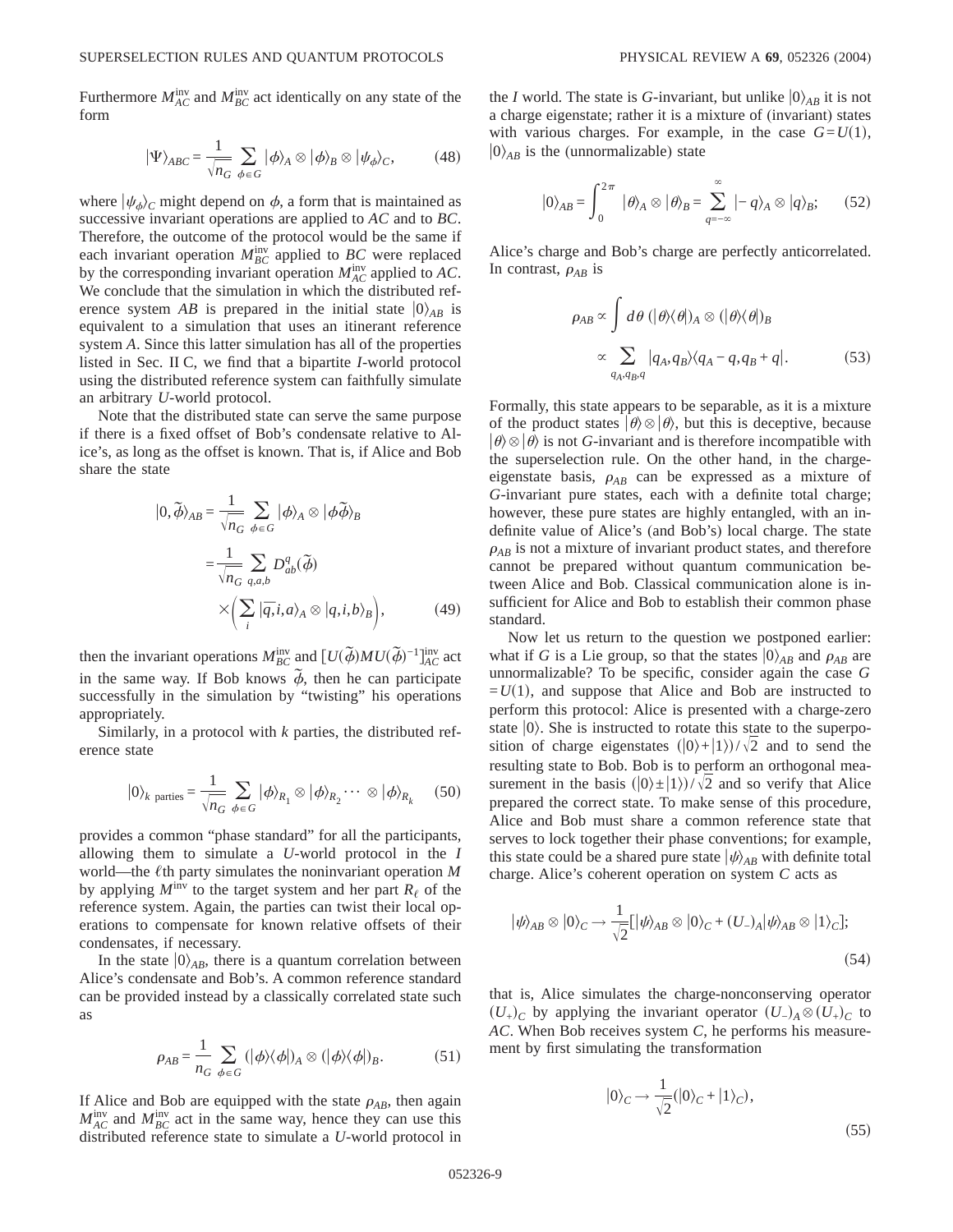$$
|1\rangle_C \rightarrow \frac{1}{\sqrt{2}}(|0\rangle_C - |1\rangle_C),
$$

and then measuring the charge of *C*. After Bob's first step, the state of *ABC* has become

$$
\frac{1}{2}[I_A \otimes I_B + (U_-)_A \otimes (U_+)_B]|\psi\rangle_{AB} \otimes |0\rangle_C
$$
  
+ 
$$
\frac{1}{2}[I_A \otimes (U_-)_B - (U_-)_A \otimes I_B]|\psi\rangle_{AB} \otimes |1\rangle_C.
$$
 (56)

When Bob measures the charge, the probability that he obtains the outcome  $|1\rangle_c$  and fails to verify Alice's state is

$$
P_1 = \frac{1}{2} [1 - \text{Re}_{AB} \langle \psi | (U_{-})_A \otimes (U_{+})_B | \psi \rangle_{AB}].
$$
 (57)

If, for example, the shared reference state is

$$
|\psi\rangle_{AB} = \frac{1}{\sqrt{N}} \left( \sum_{q=0}^{N-1} |-q\rangle_A \otimes |q\rangle_B \right),
$$
 (58)

a normalizable approximation to the state  $|0\rangle_{AB}$ , our expression for  $P_1$  becomes

$$
P_1 = \frac{1}{2N}.\tag{59}
$$

Thus, for finite *N*, the state received by Bob does not match perfectly with the state prepared by Alice—the superposition of charge eigenstates decoheres slightly. But this decoherence becomes negligible in the limit  $N \rightarrow \infty$ , where the "charge fluctuations" of the shared condensate are large.

The lesson we learn from this example generalizes to non-Abelian compact Lie groups. We can replace the unnormalizable state

$$
|0\rangle_{AB} = \frac{1}{\sqrt{n_G}} \sum_{q,i,a} |\bar{q}, i, a\rangle_A \otimes |q, i, a\rangle_B
$$
 (60)

by a normalizable state with a truncated sum over the charge *q*. If Alice and Bob use this truncated distributed reference state to simulate a *U*-world protocol, their simulation will not have perfect fidelity. But as long as all operations applied by Alice and Bob change the charge by a bounded amount, the fidelity can be arbitrarily close to 1 if the reference state is chosen appropriately. If Alice and Bob are permitted to use a truncated *itinerant* reference system rather than a distributed one, then perfect fidelity can be achieved, as observed in Sec. II C.

# **V. INVARIANT OPERATIONS AND COMMUTANTS**

Our observations in Sec. II B emphasized the similarities between Abelian and non-Abelian superselection rules, enabling us to formulate a security analysis in Sec. III that applies to both Abelian and non-Abelian symmetry groups. But in several respects the arguments in Sec. III are still not adequate. For one thing, so far we have treated only the special case of superselection sectors labeled by unitary irreducible representations of compact groups. For another, while it is possible to formulate a security analysis of quantum bit commitment within the framework of our argument in Sec. III, it is more natural to structure the argument differently, following more closely the standard analysis of quantum bit commitment.

In this section, we will emphasize the essential differences between superselection rules arising from non-Abelian symmetry groups and those arising from Abelian groups. The discussion will pave the way for our analysis of quantum bit commitment in Sec. VII and of general two-party protocols in Sec. VIII.

A crucial difference between Abelian and non-Abelian charges is that non-Abelian charges are nonadditive: the charges of two subsystems *A* and *B* do not necessarily determine the charge of the composite system *AB*. This feature can be restated as a property of the algebra of observables of the bipartite system. Let  $A$  denote the algebra of local operators (an associative algebra, closed under Hermitian conjugation, that commutes with all locally conserved charges) acting on subsystem  $A$ , and let  $B$  denote the algebra of local operators acting on *B*. The commutant of  $A$ , denoted  $A'$ , is the algebra of operators acting on the composite system *AB* that commute with everything in  $A$ , and similarly for  $B'$ . Now, if all superselection rules are Abelian, then  $A' = B$  and  $B' = A$ . But if the superselection rules are non-Abelian, the theory has sectors with nontrivial total charge in which this relation does not hold. This unusual structure of the local observables has potential implications for the security of quantum protocols.

To be more explicit, suppose that the superselection rules arise from a non-Abelian symmetry group *G*, and the operations that Alice (or Bob) can perform must commute with *G*. A state  $|\psi\rangle$  in Alice's (or Bob's) Hilbert space can be decomposed into irreducible representations of *G*, as

$$
|\psi\rangle = \sum_{q,i,a} \psi_{i,a}^q |q,i,a\rangle; \tag{61}
$$

here *q* labels the irreducible representation (or "charge"), *i* is the "color" index acted upon by the representation of *G*, and *a* is the "flavor" index that distinguishes among the various copies of the irreducible representation *q* appearing in the decomposition. Note that since we are no longer assuming that Alice's system transforms as the regular representation of *G*, there need be no connection between the number of flavors and the number of colors associated with *q*. The action of a color gauge rotation representing  $g \in G$  on  $|\psi\rangle$  is

$$
U(g)|\psi\rangle = \sum_{q,i,j,a} \psi_{i,a}^q |q,j,a\rangle D_{ji}^q(g).
$$
 (62)

An operator *M* allowed by the superselection rule, which must commute with each  $D<sup>q</sup>(g)$ , preserves the charge *q* and acts only on the flavor index according to

$$
M|\psi\rangle = \sum_{q,i,a,b} \psi_{i,a}^q |q,i,b\rangle M_{ba}^q.
$$
 (63)

Since allowed operations act nontrivially only on the flavor index, it is convenient to use a notation that suppresses the color index *i*. We denote by  $\mathcal{H}_q$  the *invariant* Hilbert space in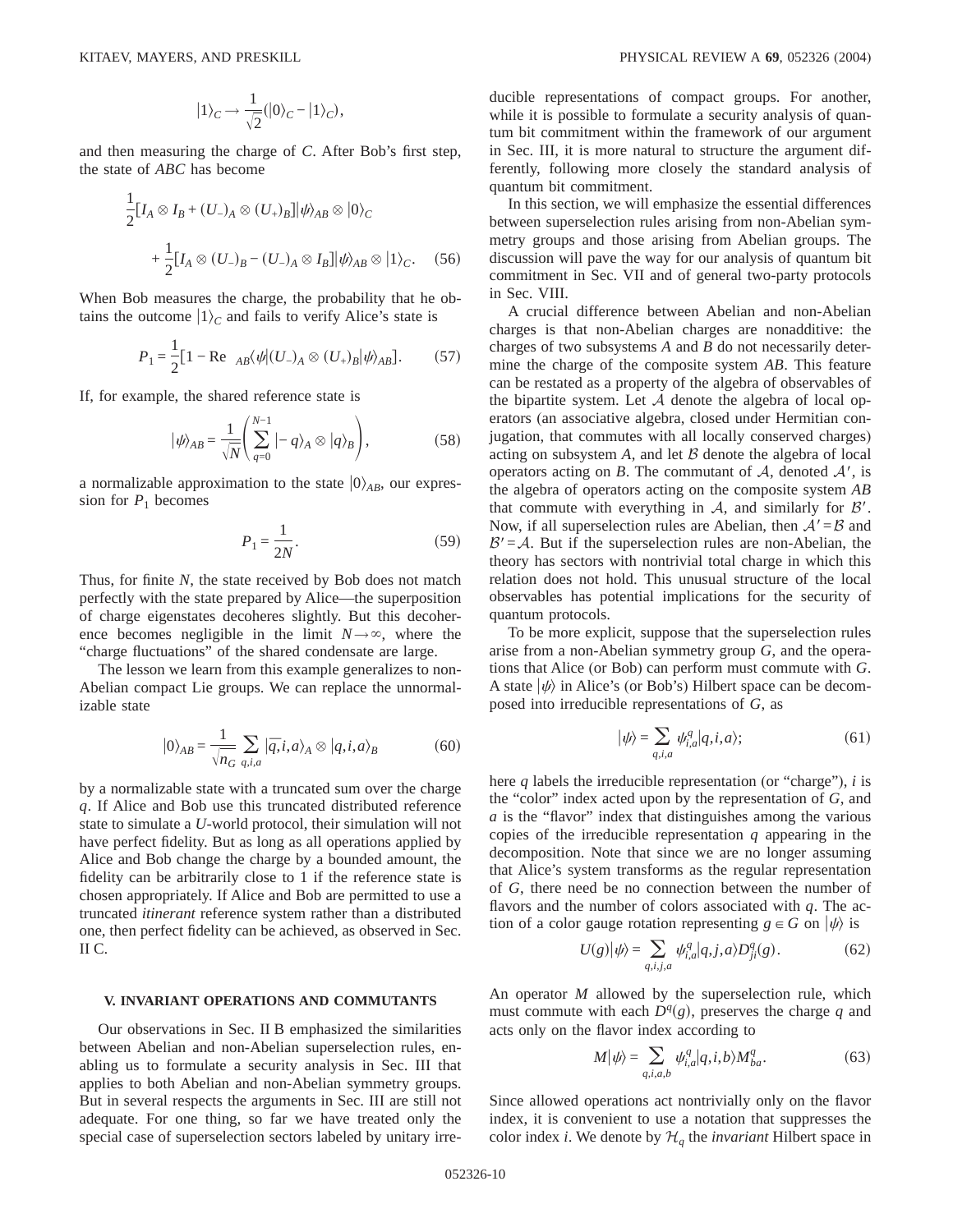the charge-*q* sector, spanned by states  $|q, a\rangle$  that are labeled only by the flavor *a* within the sector. The corresponding operator algebra respecting the superselection rule is  $\mathcal{L}(\mathcal{H}_q)$ , spanned by linear operators acting on this invariant space. Thus Alice's invariant Hilbert space is

$$
\mathcal{H}_A = \bigoplus_q \mathcal{H}_{A,q} \tag{64}
$$

and Alice's local operator algebra is

$$
\mathcal{A} = \underset{q}{\oplus} \mathcal{L}(\mathcal{H}_{A,q}). \tag{65}
$$

Similarly, Bob's operator algebra is

$$
\mathcal{B} = \underset{q}{\oplus} \mathcal{L}(\mathcal{H}_{B,q}). \tag{66}
$$

Now consider the composite system *AB*. Its invariant Hilbert space too can be expressed as a direct sum over charge sectors

$$
\mathcal{H} = \underset{q}{\oplus} \mathcal{H}_q,\tag{67}
$$

while the full operator algebra is  $\bigoplus_{q} \mathcal{L}(\mathcal{H}_{q})$ . But we should consider how  $\mathcal{H}_q$  is related to the invariant Hilbert spaces of the subsystems. The charge-*q* Hilbert space of the joint system can be expressed as

$$
\mathcal{H}_q = \underset{q_A, q_B}{\oplus} \mathcal{H}_{A, q_A} \otimes \mathcal{H}_{B, q_B} \otimes V_q^{q_A, q_B}, \tag{68}
$$

where  $V_q^{q_A, q_B}$  denotes the space of invariant linear maps from the irreducible representation  $q$  to the tensor product of irreducible representations  $q_A \otimes q_B$ . This space can be nontrivial (of dimension greater than 1) if the tensor product contains the representation *q* more than once.

When expressed in terms of a particular color basis for the irreducible representations  $q$ ,  $q_A$ , and  $q_B$ , the components of  $V_q^{q_A,q_B}$  are the Clebsch-Gordon coefficients (3*j* symbols), of the group *G*. Let  $\{ |q_A, i \rangle \}$  denote an orthonormal basis for the representation  $q_A$ ,  $\{|q_B, j\rangle\}$  a basis for  $q_B$ , and  $\{|q(\alpha), k\rangle\}$  a basis for  $q(\alpha)$ , where the index  $\alpha$  labels the various copies of the representation *q* that may be contained in  $q_A \otimes q_B$ . Then the components of  $\overline{V_q^{q_A,q_B}}$  are

$$
[V_q^{q_A,q_B}(\alpha)]_k^{ij} = (\langle q_A, i | \otimes \langle q_B, j | \rangle | q(\alpha), k \rangle. \tag{69}
$$

These components comprise a *G*-invariant tensor with the property

$$
\left[V_q^{q_A,q_B}(\alpha)\right]_k^{ij} = \sum_{i',j',k'} D_{ii'}^{q_A}(g) D_{jj'}^{q_B}(g) \left[V_q^{q_A,q_B}(\alpha)\right]_{k'}^{i'j'} D_{k'k}^q(g).
$$
\n(70)

Invariant operations act not on the color indices of  $[V_q^{q_A,q_B}(\alpha)]_k^{ij}$ , but rather on the index  $\alpha$  that distinguishes the flavors of *q* contained in  $q_A \otimes q_B$ . Furthermore, the invariant operations can also alter the charges  $q_A$  and  $q_B$  appearing in Eq. (68), while preserving the total charge *q*.

The notation of Eq. (68) and its implications may be clarified by discussing specific examples. The trivial representation  $(q=1)$  is contained only in the tensor product of  $q_A$  with

its conjugate representation  $\bar{q}_A$ , and it occurs only once in this product. Therefore, in the case where the total charge is  $q=1$ , Eq. (68) reduces to

$$
\mathcal{H}_1 = \underset{q}{\oplus} \mathcal{H}_{A,q} \otimes \mathcal{H}_{B,\overline{q}}; \tag{71}
$$

in this case, the factor  $V_q^{q_A,q_B}$  is superfluous. Now, the joint operator algebra contains operations that cannot be executed by Alice and Bob locally—these operations change Alice's charge and Bob's while preserving the total charge (of course, this can happen even if *G* is Abelian). But any operation that commutes with Alice's algebra A must preserve Alice's charge *q*, and act trivially in each of Alice's charge sectors; such operations preserve Bob's charge  $\bar{q}$  as well, and thus are in Bob's algebra  $\beta$ . Therefore,  $\mathcal A$  and  $\mathcal B$  are commutants of one another.

However, if the total charge is nontrivial, then  $\beta$  need not be the commutant of  $A$ . To illustrate this phenomenon, consider the case  $G = SU(2)$ , where the irreducible representation is labeled by the spin *j*. For SU(2),  $V_j^{j_A j_B}$  is always one- (or zero-) dimensional, and Eq. (68) reduces to

$$
\mathcal{H}_j = \underset{j_A, j_B}{\oplus} \mathcal{H}_{A, j_A} \otimes \mathcal{H}_{B, j_B},\tag{72}
$$

where it is implicit that each product of representations appearing on the right-hand side transforms as spin *j*. To be concrete, suppose that Alice's system has spin  $\frac{1}{2}$ , Bob's contains both a spin-0 and a spin-1 component, and the total spin is  $\frac{1}{2}$ ; then

$$
\mathcal{H}_{1/2} = \mathcal{H}_{A,1/2} \otimes (\mathcal{H}_{B,0} \oplus \mathcal{H}_{B,1}). \tag{73}
$$

Note that in this case, contrary to the case in which the total charge is trivial, a single value of  $j_A$  can be combined with either of two different values of  $j_B$  to obtain the same total charge *j*. Therefore, there are invariant operations acting on the joint system that preserve Alice's charge and the total charge, but change Bob's charge. These operations are in the commutant of A but not in B; hence  $A' \neq B$ .

We arrive at another way of looking at this property of  $\mathcal{H}_{1/2}$  if we imagine that there is a third party Charlie who holds a compensating charge, so that the total charge is trivial. Now

$$
\mathcal{H}_0 = \mathcal{H}_{A,1/2} \otimes (\mathcal{H}_{B,0} \otimes \mathcal{H}_{C,1/2} \oplus \mathcal{H}_{B,1} \otimes \mathcal{H}_{C,1/2}); \quad (74)
$$

an operation in  $A'$  can be performed by Bob and Charlie acting together, but not by Bob alone.

In order that  $A' \neq B$ , it is not necessary for one of the parties to possess a state with indefinite charge. For example, in the case  $G = SU(3)$ , the tensor product of the irreducible octet representation 8 with itself contains two copies of 8, one symmetric and one antisymmetric under interchange of the factors,

$$
8_A \otimes 8_B \supseteq 8_{sym} \oplus 8_{anti}.
$$
 (75)

Thus, in the decomposition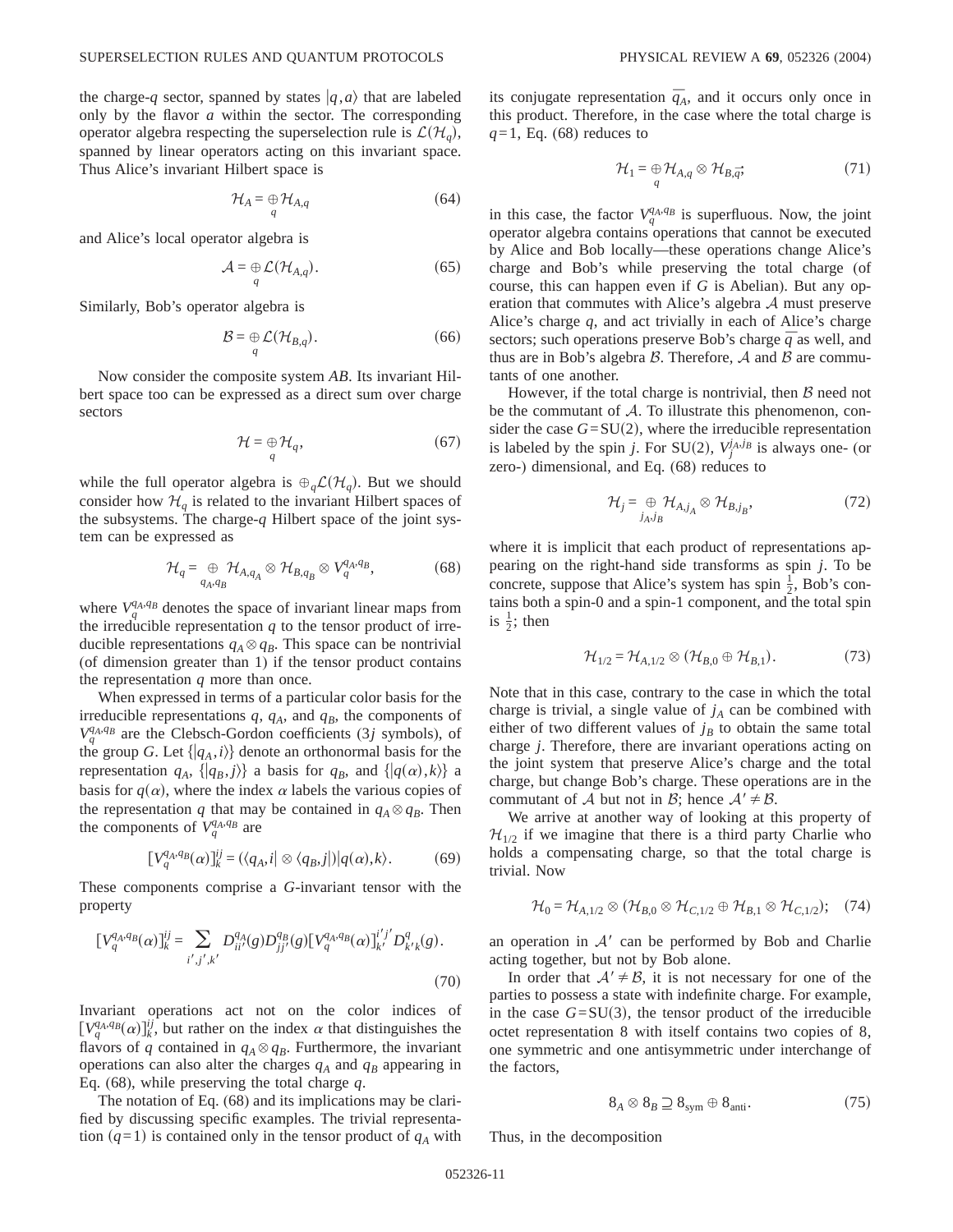$$
\mathcal{H}_8 = \mathcal{H}_{A,8} \otimes \mathcal{H}_{B,8} \otimes V_8^{8,8},\tag{76}
$$

the joint invariant Hilbert space is two-dimensional, while Alice and Bob both have one-dimensional Hilbert spaces and trivial invariant operator algebras. Then  $A<sup>'</sup>$  is the full operator algebra, clearly different from  $\beta$ , and similarly  $\beta'$  is different from A. Again, an alternative description of the invariant space is to note that Charlie could hold a compensating 8 charge, in which case the total charge is trivial and

$$
\mathcal{H}_1 = (\mathcal{H}_{A,8} \otimes \mathcal{H}_{B,8} \otimes \mathcal{H}_{C,8}) \otimes V_1^{8,8,8} \tag{77}
$$

is two-dimensional.

For the purpose of describing *G*-invariant operations, it is always legitimate to introduce a compensating charge without incurring any loss of generality. To see this, first note that if  $E$  is a  $G$ -invariant quantum operation, then

$$
\mathcal{E}[U(g)\rho U(g)^{-1}] = U(g)\mathcal{E}(\rho)U(g)^{-1} \tag{78}
$$

for any  $g \in G$  and any state  $\rho$ . In particular, then,

$$
\mathcal{E}[\mathcal{G}(\rho)] = \mathcal{G}[\mathcal{E}(\rho)],\tag{79}
$$

where  $G$  is the map

$$
\mathcal{G}(\rho) = \frac{1}{n_G} \sum_{g \in G} U(g) \rho U(g)^{-1},
$$
\n(80)

which induces decoherence of a superposition of distinct irreducible representations of *G*,

$$
\mathcal{G}(|q,i,a\rangle\langle q',j,b|) = \delta^{qq'} \delta_{ij} \left( \frac{1}{n_q} \sum_l |q,l,a\rangle\langle q,l,b| \right). \tag{81}
$$

Equation (79) means [26] that the state

$$
|\psi\rangle = \sum_{i,a} \psi_{i,a}^q |q,i,a\rangle \tag{82}
$$

cannot be distinguished by any *G*-invariant operation from the state

$$
\mathcal{G}(|\psi\rangle\langle\psi|) = \sum_{q,a,b,i} \psi_{i,a}^q \psi_{i,b}^{q^*} \left(\frac{1}{n_q} \sum_j |q,j,a\rangle\langle q,j,b|\right). \tag{83}
$$

Now, consider a system *A* whose charge is screened by a system *C*, so that the state of the joint system has trivial total charge,

$$
|\psi\rangle_{AC} = \sum_{q,a,i} \psi_a^q |q,i,a\rangle_A \otimes |\bar{q},i\rangle_C.
$$
 (84)

Tracing over system *C* produces the state

$$
\text{tr}_C(|\psi\rangle\langle\psi|)_{AC} = \sum_{q,a,b} \psi_a^q \psi_b^{q^*} \left(\frac{1}{n_q} \sum_j |q,j,a\rangle\langle q,j,b|\right). \tag{85}
$$

But the state Eq. (83) is just a convex combination of states of the form Eq. (85). Therefore, if only *G*-invariant operations are to be considered, it is always harmless to replace system *A* by half of a bipartite state that carries trivial total charge.

Up until now, we have explicitly discussed only the case of superselection sectors arising from a compact symmetry group, but much of the formalism we have outlined in this section can be extended to a more general setting. Whatever the origin of the superselection rule, the allowed operations act on a suitable invariant space. Sectors can still be classified by conserved charges, but in the general case, the space  $V_q^{q_A,q_B}$  is defined more abstractly, rather than in terms of group representations. One important property that continues to hold in the general setting (which will play a central role in our analysis of quantum bit commitment in Sec. VII and of general two-party games in Sec. VIII) is that for each value *q* of the charge, there is a unique conjugate charge  $\bar{q}$ such that the fusion of the charges contains the trivial charge sector.

## **VI. DATA HIDING**

Verstraete and Cirac [13] described a data-hiding protocol whose security is founded on the charge superselection rule for  $G=U(1)$ . Suppose that a trusted third party Charlie prepares one of the two orthogonal states,

$$
|\pm\rangle = \frac{1}{\sqrt{2}}(|01\rangle \pm |10\rangle),\tag{86}
$$

where  $|0\rangle$  and  $|1\rangle$  denote states of charge 0 and 1, respectively, and distributes half to Alice and half to Bob. If Alice and Bob could each measure the Pauli operator *X* that interchanges  $|0\rangle$  and  $|1\rangle$ , they could distinguishthe states  $|+\rangle$  and  $\ket{\ }$  by performing these measurements and comparing their outcomes. However, *X* does not commute with the electric charge *Q*; if Alice and Bob are permitted only to perform local charge-conserving operations and to communicate classically, then they will be powerless to distinguish the two possible states.

On the other hand, if Alice and Bob share access to a common phase reference state, their activities will be unrestricted and nothing will prevent them from performing the *X* measurements that unlock the classical bit stored in the state prepared by Charlie [aside from the small loss of fidelity that arises if the reference state has large but finite charge fluctuations, as in Eq. (58)]. In Bloch sphere language, Alice and Bob have no *a priori* means of orienting their measurement axes in the *x*-*y* plane, but a shared phase standard enables them to lock their axes together and compare their measurements. Since the state prepared by Charlie is invariant under rotations about the *z* axis, the overall orientation in the *x*-*y* plane is irrelevant; only the relative orientation needs to be fixed to identify Charlie's state.

To be more explicit, while *X* does not commute with the charge,

$$
X_{AA'}^{\text{inv}} = (U_{-})_{A} \otimes \sigma_{A'}^{+} + (U_{+})_{A} \otimes \sigma_{A'}^{-} \tag{87}
$$

commutes with *Q*, as does  $X_{BB'}^{\text{inv}}$ . If Alice and Bob share a distributed reference state  $|\psi\rangle_{AB}$  that is an eigenstate of  $(U<sub>-</sub>)<sub>A</sub> \otimes (U<sub>+</sub>)<sub>B</sub>$  with eigenvalue 1, then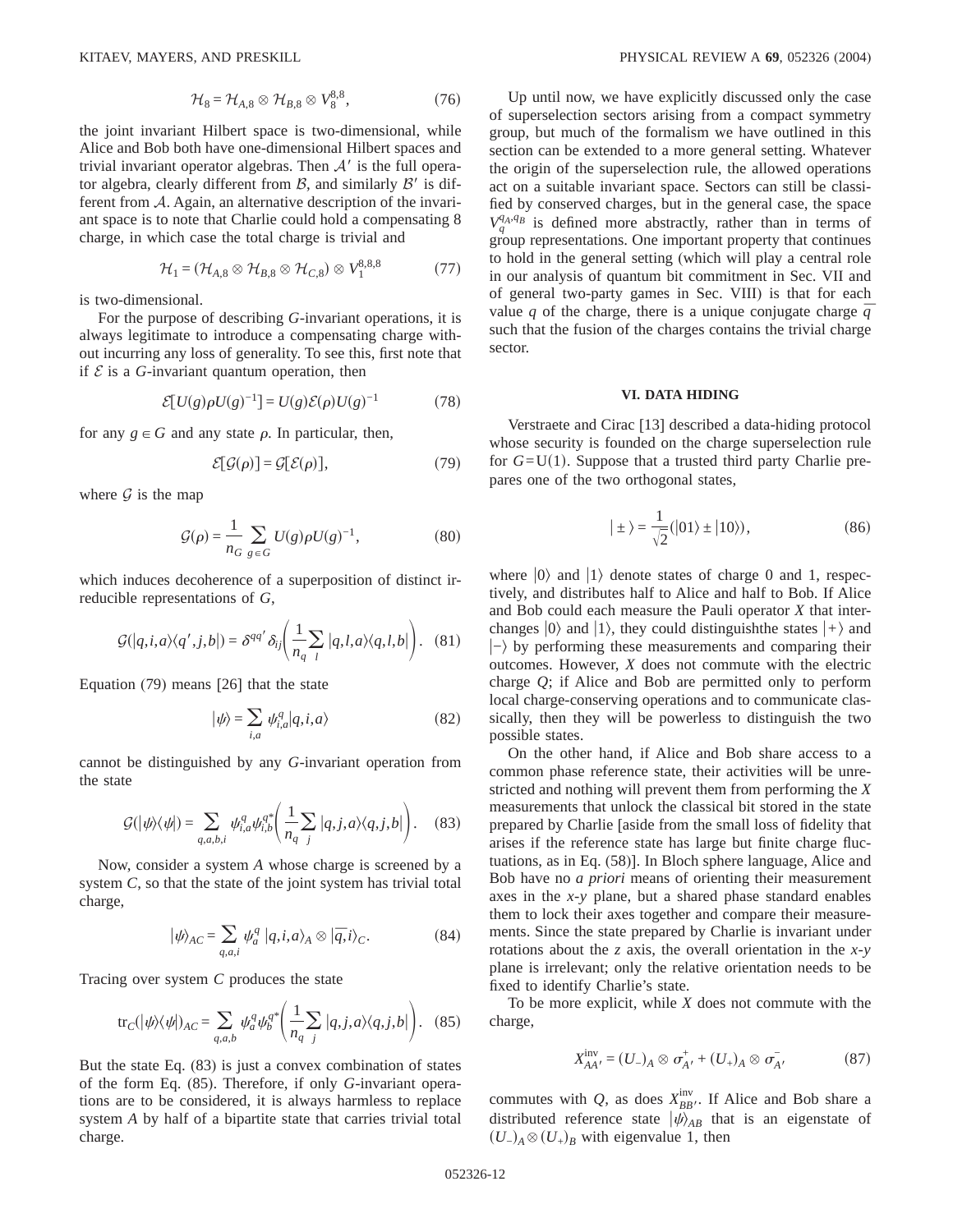$$
|\psi\rangle_{AB} \otimes | \pm \rangle_{A'B'} \tag{88}
$$

is an eigenstate of

$$
X_{AA'}^{\text{inv}} \otimes X_{BB'}^{\text{inv}} \tag{89}
$$

with eigenvalue  $\pm 1$ . Therefore, Alice and Bob can unlock the hidden bit by each measuring *X*inv and comparing their results. The same holds, of course, if the shared reference state  $\rho_{AB}$  is a mixture of eigenstates of  $(U_1)_A \otimes (U_+)_{B}$ , each with eigenvalue 1, as in Eq. (53). As Verstraete and Cirac observed [13], quantum communication is needed to establish this shared phase standard.

In the absence of a shared phase standard, neither Alice nor Bob can detect the bit encoded in the state  $|\pm\rangle$  of Eq. (86); however, either Alice or Bob can manipulate the bit. Each can measure the charge  $q$ , and either can apply a phase to the state conditioned on the charge, flipping  $|+\rangle \leftrightarrow |-\rangle$ . But the property that  $\mathcal{B}' \neq \mathcal{A}$  indicates that the situation can be more subtle in the non-Abelian case (with nontrivial total charge). Suppose, for example, that  $G = SU(2)$  with total charge  $j = \frac{1}{2}$  as in Eq. (73). Two states with the same value of the total charge and of Alice's charge, but different values of Bob's charge, are  $|j = \frac{1}{2}, j_A = \frac{1}{2}, j_B = 0\rangle$  and  $|j = \frac{1}{2}, j_A = \frac{1}{2}, j_B = 1\rangle$ . Charlie might prepare either of the linear combinations

$$
|\pm\rangle = \frac{1}{\sqrt{2}} \left( j = \frac{1}{2}, j_A = \frac{1}{2}, j_B = 0 \right) \pm j = \frac{1}{2}, j_A = \frac{1}{2}, j_B = 1 \right),
$$
\n  
\n(90)

and then distribute the *AB* system to Alice and Bob. Again, neither Alice nor Bob can detect the hidden bit, but now there is a notable asymmetry between Alice's power and Bob's. Since Bob has a superposition of two different charge states, he can tamper with the hidden bit by applying a phase controlled by the charge. Alice, on the other hand, has a trivial invariant operator algebra, and has no control over the shared state.

We may take this observation a step further. Suppose, for example, that  $G = SU(3)$  with total charge  $q = 8$  as in Eq. (76). Charlie might prepare either of the linear combinations

$$
|\pm\rangle = \frac{1}{\sqrt{2}}(|q=8_{\text{sym}},q_A=8,q_B=8\rangle \pm |q=8_{\text{anti}},q_A=8,q_B=8\rangle),
$$
\n  
\n(91)

and then distribute the *AB* system to Alice and Bob. Again, neither Alice nor Bob can detect the hidden bit, but furthermore, neither one can tamper with the bit's value.

However, in the non-Abelian case as in the Abelian case, the hidden bit can be opened via local operations and classical communication between Alice and Bob if they are provided with correlated reference systems that effectively remove the restrictions imposed by the superselection rule.

# **VII. QUANTUM BIT COMMITMENT AND SUPERSELECTION RULES**

During the commitment stage of quantum bit commitment, Alice encodes a classical bit by preparing one of two distinguishable quantum states with density operators  $\rho_0$  or  $\rho_1$ , and then she sends half of the state to Bob. In the unveiling stage, Alice sends the other half of the state to Bob, so that he can verify whether the state is  $\rho_0$  or  $\rho_1$ . The protocol is binding if, after commitment, Alice is unable to change the value of the bit. The protocol is concealing if, after commitment and before unveiling, Bob is unable to discern the value of the bit. The protocol is secure if it is both binding and concealing.

In the absence of superselection rules, unconditionally secure quantum bit commitment is impossible [8,9]. If we imagine that the states  $\rho_0$  and  $\rho_1$  are pure states shared by Alice and Bob, then if the protocol is concealing, Bob's density operator (obtained by tracing over Alice's system) must be the same in both cases:  $\rho_{0,B} = \rho_{1,B}$ . But then by the HJW theorem [29] Alice can apply a unitary transformation to her half of the state that transforms  $\rho_0$  to  $\rho_1$ , so that the protocol is not binding.

#### **A. Bit commitment with mixed states**

We reached this conclusion under the assumption that  $\rho_0$ and  $\rho_1$  are pure states, but we can extend the argument to the case were the states are mixed by appealing to the concept of a *purification* of a mixed state. We will describe this extension in detail, as we will follow very similar reasoning in our discussion in Sec. VII C of bit commitment with nontrivial total charge.

Suppose that at the start of the bit commitment protocol, Alice and Bob share a product state  $\rho_A \otimes \rho_B$ , where the states  $\rho_A$  and  $\rho_B$  are mixed. An equivalent way to describe Alice's initial state is to introduce the ancilla system *C* and a pure state  $|\psi\rangle_{AC}$  (a purification of  $\rho_A$ ), such that the density operator  $\rho_A$  is obtained from  $|\psi\rangle_{AC}$  by tracing over system *C*:

$$
\rho_A = \text{tr}_C(|\psi\rangle\langle\psi|)_{AC}.\tag{92}
$$

Similarly, to describe  $\rho_B$  we can introduce the ancilla *D* and a state  $|\varphi\rangle_{BD}$  that purifies  $\rho_B$ . Without loss of generality, we may assume that in each step of the protocol, Alice or Bob applies a unitary transformation, so that the state of the full system *ABCD* remains pure. (A general quantum operation performed by Alice, say, can be realized as a unitary transformation applied jointly to Alice's system and to an appropriate ancilla; therefore, the operation is unitary provided that we include this ancilla as part of the system.) In particular, after the bit is committed, the state of the full system is one of the two pure states  $|\psi_0\rangle_{ABCD}$  or  $|\psi_1\rangle_{ABCD}$ .

If both parties are honest, the ancillas *C* and *D* are off limits—Alice can manipulate only *A* and Bob can manipulate only *B*—and in that case the mixed state protocol and its purification are completely equivalent. Furthermore, if one party cheats, whether the other party starts out with a mixed state or its purification has no impact on the effectiveness of the cheating strategy, because the honest party never touches the purifying ancilla anyway.

Now let us see that in any quantum bit commitment protocol, one of the players can cheat successfully. First suppose that Bob cheats. Though the honest protocol calls for Bob to start our with the mixed state  $\rho_B$ , a cheating Bob can throw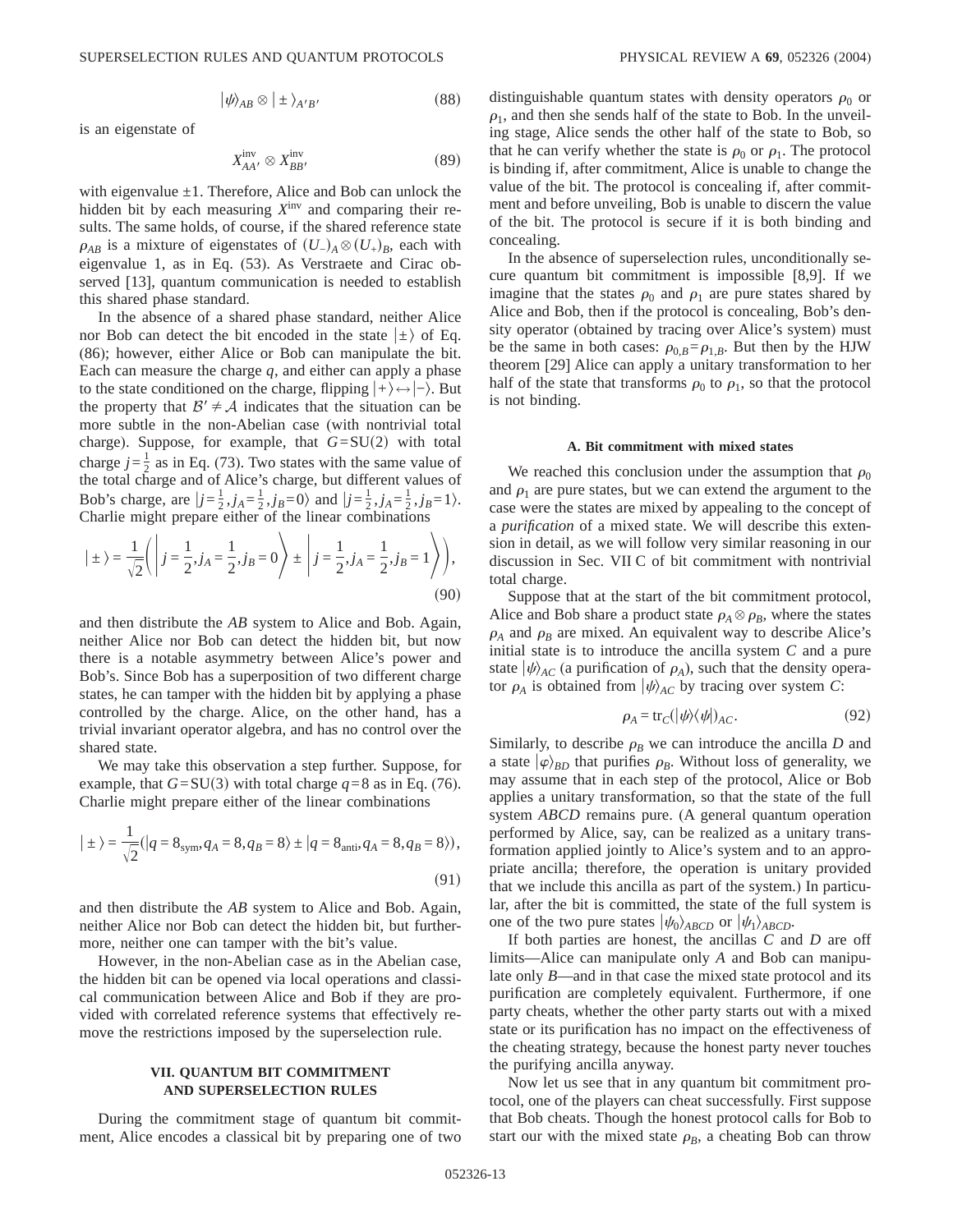this state away, and replace it with the purification  $|\varphi\rangle_{BD}$ , where *D* is now *an ancilla system that Bob controls*. Therefore, if the protocol is perfectly concealing (even when Bob cheats), then

$$
\rho_{0,BD} \equiv \text{tr}_{AC}(|\psi_0\rangle\langle\psi_0|)_{ABCD} = \rho_{1,BD} \equiv \text{tr}_{AC}(|\psi_1\rangle\langle\psi_1|)_{ABCD};
$$
\n(93)

Bob is unable to collect any information about the committed bit through any joint measurement on *BD*.

Similarly, a cheating Alice could throw away her initial state and replace it by its purification; then Alice could control both *A* and the ancilla *C*. Applying the HJW theorem as before, we conclude that if  $\rho_{0,BD} = \rho_{1,BD}$ , then Alice can apply a unitary transformation to *AC* that transforms  $|\psi_0\rangle_{ABCD}$  to  $|\psi_1\rangle_{ABCD}$ . We conclude that if the protocol is concealing, then it is not binding. Unconditionally secure quantum bit commitment is impossible, even with mixed states. That quantum bit commitment is impossible even when mixed strategies are used was proved in [8] using a slightly different approach.

### **B. Trivial total charge**

The argument in Sec. VII A shows that for an analysis of the security of quantum bit commitment, we may assume that Alice and Bob share a pure state. But how is the security affected if superselection rules constrain Alice's and Bob's operations? We will first consider the special case in which the total charge that Alice and Bob share is trivial. After commitment, then, Alice and Bob share one of the two pure states  $|\psi_0\rangle$  or  $|\psi_1\rangle$ , each with trivial total charge. Choosing the Schmidt basis in each charge sector, the state  $|\psi_0\rangle$  can be expanded as

$$
|\psi_0\rangle_{AB} = \sum_q \sqrt{p_q} \sum_b \sqrt{\lambda_{q,b}} \, |\bar{q}, b\rangle_A \otimes |q, b\rangle_B, \tag{94}
$$

where Bob's density operator is

$$
\rho_{0,B} = \text{tr}_A(|\psi_0\rangle\langle\psi_0|) = \sum_q p_q \rho_{0,B,q} \tag{95}
$$

and

$$
\rho_{0,B,q} = \sum_{b} \lambda_{q,b} |q,b\rangle\langle q,b|.
$$
 (96)

Bob can measure the probability  $p_q$  that his charge is  $q$ ; therefore if the protocol is concealing, then the distribution  $\{p_a\}$  must be the same for  $|\psi_1\rangle$  as for  $|\psi_0\rangle$ . Furthermore, Bob's density operator in the charge-*q* sector must not depend on whether the state is  $|\psi_0\rangle$  or  $|\psi_1\rangle$ ; therefore  $|\psi_1\rangle$  can be expanded as

$$
|\psi_1\rangle_{AB} = \sum_q \sqrt{p_q} \sum_b \sqrt{\lambda_{q,b}} \left| \bar{q}, \tilde{b} \right\rangle_A \otimes |q, b\rangle_B, \tag{97}
$$

where  $\{\vert \bar{q}, \tilde{b} \rangle_A\}$  is another basis for Alice's charge- $\bar{q}$  sector. But now Alice can apply a unitary transformation conditioned on the charge that rotates one basis to the other:



FIG. 2. "Purification" of a two-party game with nontrivial total charge. At the beginning of the game, the charge of *C* (hidden behind a brick wall) compensates for Alice's charge  $q_A$ , and the charge of  $D$  (also hidden) compensates for Bob's charge  $q_B$ . Honest players never touch the compensating charges, but a cheating Alice might manipulate *C* and a cheating Bob might manipulate *D*.

$$
U_{\vec{q}}:\vert \vec{q},b\rangle \rightarrow \vert \vec{q},\tilde{b}\rangle, \tag{98}
$$

which transforms  $|\psi_0\rangle$  to  $|\psi_1\rangle$ . Therefore, the protocol is not binding.

Obviously, the same argument applies, in the Abelian case, even if the total charge is nontrivial [16]. The key property of the states that is used in the argument is that Alice's charge is perfectly correlated with Bob's, so that  $B' = A$ .

### **C. Nontrivial total charge**

The property that  $\mathcal{B}' \neq \mathcal{A}$  in the non-Abelian case (with nontrivial total charge) encourages one to hope that a bit commitment protocol can be formulated whose security is founded on a non-Abelian superselection rule. Indeed, consider again the case  $G = SU(2)$  with total charge  $j = \frac{1}{2}$  as in Eq. (73). When Alice has control of the full *AB* system, she can prepare either of the states  $|\pm\rangle_{AB}$  shown in Eq. (90), and then she can send the *B* system to Bob. Now Bob is unable to distinguish the two states, because he cannot measure the relative phase in a superposition of two states of different charge. Furthermore there is no invariant operation Alice can apply that changes  $\vert + \rangle$  to  $\vert - \rangle$  or vice versa. It seems, then, that the protocol is both concealing and binding. At any rate, quantum bit commitment in a world with non-Abelian superselection rules seems fundamentally different from quantum bit commitment in a world in which all superselection rules are Abelian.

But, as always in a discussion of information-theoretic security, we must be sure to consider the most general possible cheating strategies. And in fact, we can argue that for the security analysis, there is no loss of generality if we assume that the charge shared by the parties is trivial, the case we have already dealt with in Sec. VII B. This reduction to the case of trivial total charge follows closely our discussion in Sec. VII A, where we showed that it suffices to assume that the parties share a pure state.

Consider a general two-party quantum bit commitment protocol in which the initial state shared by Alice and Bob is a tensor product  $\rho_A \otimes \rho_B$  of invariant states. The state  $\rho_A$  can be purified if we introduce an ancilla *C*; furthermore, the pure state of *AC* can be chosen to have trivial total charge. Similar, we can purify  $\rho_B$  using the ancilla *D*, in such a way that the pure state of *BD* has trivial total charge. (See Fig. 2.) Each operation performed by Alice or Bob can be taken to be a charge-conserving unitary transformation; therefore, at each stage of the protocol, the state of the full system *ABCD* is a pure state with trivial total charge.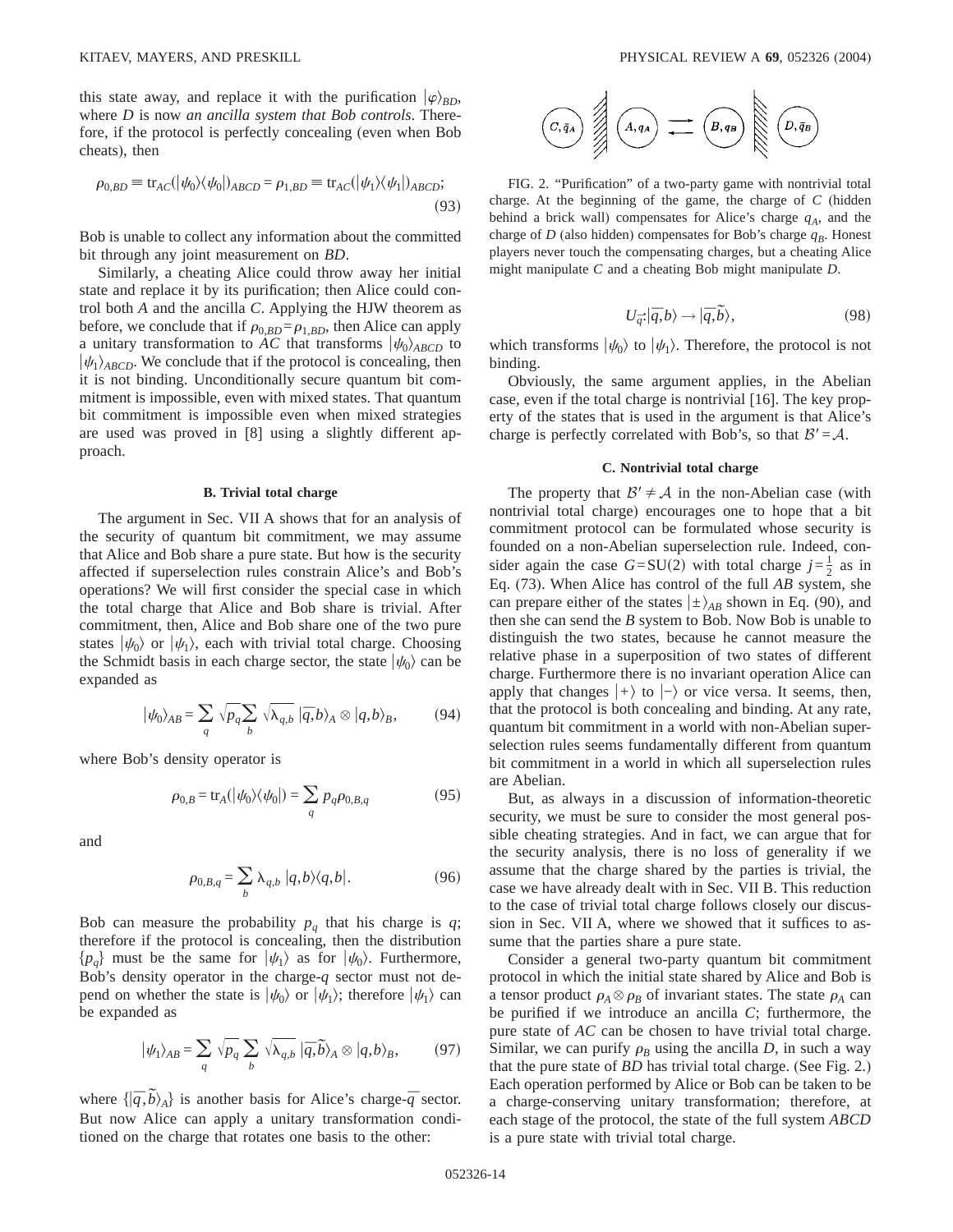In the honest protocol, the ancillas *C* and *D* are inaccessible. But if Bob cheats, he can throw away the initial invariant state  $\rho_A$  called for in the protocol, and replace it by a trivially charged pure state of *BD*, where *D* is now an ancilla that Bob controls. Therefore, if the bit commitment protocol is concealing, then  $\rho_{0,BD} = \rho_{1,BD}$ —Bob cannot learn anything about the committed bit from any invariant joint measurement on *BD*. Since the state of the full system *ABCD* is a pure state with trivial charge, the argument of Sec. VII B suffices to show that Alice can transform  $|\psi_0\rangle$  to  $|\psi_1\rangle$  with an invariant local operation applied to *AC*. Hence, the protocol is not binding. We have proved, then, that, even when the protocol calls for a nontrivial total charge, if Bob is unable to cheat then Alice can cheat—unconditionally secure quantum bit commitment is impossible. We have the following.

*Theorem 2*. Consider a quantum bit commitment protocol in the *I* world, where at the beginning of the protocol Alice and Bob share a product of invariant states. Then if the protocol is concealing, it is not binding.

Our proof, which reduces the case of nontrivial total charge to the case of trivial total charge, is really just a minor variant of the argument in Sec. VII A that reduces the case of a protocol where Alice and Bob share a mixed state to the case where they share a pure state.

In the case of our bit commitment protocol in which the total charge of *AB* is  $j = \frac{1}{2}$ , if Alice is unable to access the compensating charge in  $\bar{C}$ , then she cannot cheat successfully. But if Alice controls the whole *AC* system, then Alice's charge  $j_{AC}=0,1$  is perfectly correlated with Bob's, and she can rotate the relative phase of the  $j_{AC}=0$  and  $j_{AC}=1$  components of her state, transforming  $|+\rangle$  to  $|-\rangle$ .

This reduction of a protocol with nontrivial total charge to a protocol with trivial total charge can be generalized. In the *I* world, consider an *n*-party protocol in which up to  $k \le n$  of the parties might cheat, where the initial state is the product of invariant states  $\otimes_{i=1}^n \rho_i$ , and where all operations performed by the parties are required to conserve the local charge. Then we may imagine that each party is issued a compensating charge at the beginning of the protocol, so that each party actually starts out with trivial charge. The honest parties will never touch their compensating charges, but a cheating party cannot be prevented from performing arbitrary joint operations on her system and her compensating charge. This strategy is realizable because the cheater might throw away the invariant state she holds at the beginning of the protocol, and replace it by a charge-zero state that she controls fully. Furthermore, if an attack by the cheaters is successful in the protocol where the honest players start out with trivial charge, then it will also be successful if the honest players start out with a product of charged invariant states; since honest players never make use of the compensating charges, their presence can have no impact on the effectiveness of the attack. Therefore, we have the following.

*Theorem 3*. Let *P* be an *n*-party quantum protocol in the *I* world that securely realizes a task  $\Pi$ , where the initial state in *P* is a product of *n* invariant states. Then there is an *I*-world protocol  $P'$  that also securely realizes  $\Pi$ , where the initial state in  $P'$  is a product of  $n$  pure states, each with trivial charge.

In other words, in a security analysis, we may assume without any loss of generality that each party holds a pure state with trivial charge at the start of the protocol.

Note that for the proofs of Theorems 2 and 3, our observations from Secs. II and III on the use of reference systems are not needed. Rather, to prove Theorems 2 and 3, we use only two properties of the *I*-world superselection sectors: first, that for each charge sector  $\mathcal{H}_a$  there is a unique conjugate charge sector  $\mathcal{H}_{\bar{q}}$  such that the trivial sector  $\mathcal{H}_1$  is contained in  $\mathcal{H}_q \otimes \mathcal{H}_{\overline{q}}$ , and second, that any invariant state has a purification with trivial total charge. These properties hold not just for the case of superselection rules arising from a symmetry group *G*, but also for the more general superselection rules considered in Sec. VIII. Therefore, Theorems 2 and 3 apply in this more general setting.

### **VIII. TWO-PARTY PROTOCOLS IN GENERAL**

### **A. Overview**

We will now analyze the impact of superselection rules on the security of general two-party protocols. We will show that for any protocol  $P$  in the invariant world  $(I$  world) subject to the superselection rule, there is a corresponding protocol  $\tilde{P}$  in the unrestricted world (*U* world), where  $\tilde{P}$  *simulates P* in the following sense: First, when performed honestly,  $\tilde{P}$  and  $P$  accomplish the same task. And second, for any cheating strategy that can be adopted by a dishonest party in  $\tilde{P}$ , there is a corresponding cheating strategy in *P* that is just as effective. In particular then, if  $\tilde{P}$  is insecure, then so is *P*. We conclude, therefore, that superselection rules cannot enhance the (information-theoretic) security of two-party protocols. The methods we will use to establish this result are quite different from those used in Sec. III to treat the case of superselection rules arising from a symmetry group.

Before going into detail, we will briefly describe the main ideas used in our argument. First of all, we will restrict out attention to a protocol in which the total charge shared by the two parties is trivial (belongs to the trivial superselection sector). We know from Theorem 3 in Sec. VII C that it suffices to treat this special case in an analysis of security. A protocol with trivial total charge has this useful property: if Alice knows that she holds charge *q* after sending a message to Bob, then Alice also knows that Bob will hold the conjugate charge  $\bar{q}$  upon receiving the message. Similarly, Bob knows what Alice's charge will be after she receives a message sent by Bob. Our analysis of security relies on the property that Bob has a definite charge if Alice does, and therefore it applies only to two-party protocols.

In the *I* world, charge is conserved, so that the total charge shared by Alice and Bob is trivial at each stage of the protocol; furthermore, local operations performed by Alice or Bob must preserve the conserved charge. In the *U* world, charge need not be conserved, but the protocol  $\tilde{P}$  that simulates the *I*-world protocol *P* can be chosen to respect conservation of a fictitious "charge" that behaves like the actual conserved charge of the *I* world. However, a dishonest party who is not bound to follow the protocol  $\tilde{P}$  can perform operations that violate "charge" conservation. Our task is to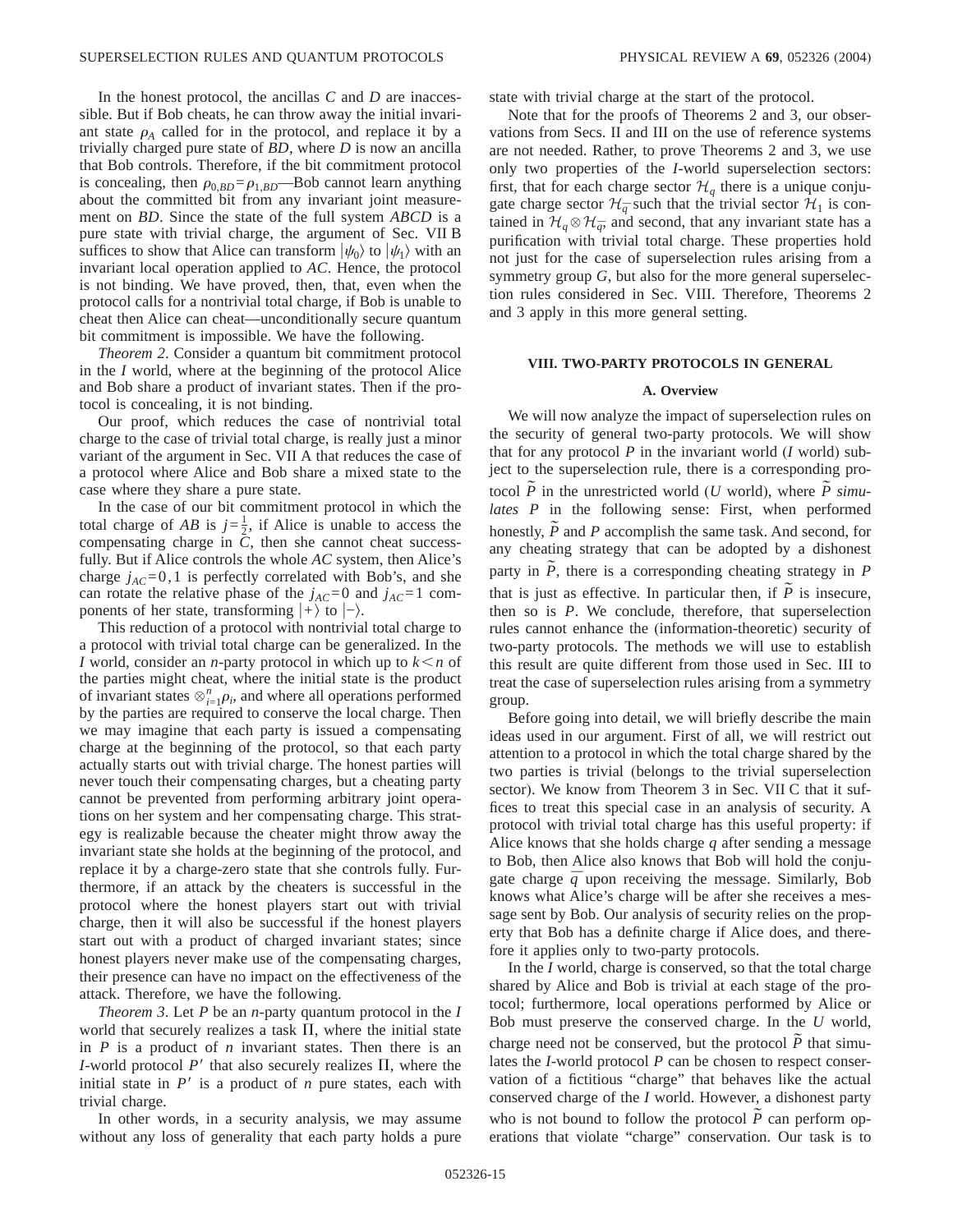ensure that the greater freedom enjoyed by a dishonest party in the *U* world does not enhance her ability to cheat successfully.

For this purpose, our argument relies on the concept of the *format* of a message exchanged between the parties. In the *U* world, the format is simply the Hilbert space containing the message. In the protocol  $\tilde{P}$ , the recipient of a message always checks that the format of the message is valid, and aborts the protocol if the message is invalid. A valid message corresponds to one that could have been sent in the *I* world, while a message is invalid only if the sender violated the local conservation of "charge" before sending it. Thus, a message that upon receipt is found to be in the proper format could have been sent by a party who performed a chargeconserving local operation—in effect the sender is unable to play a charge-nonconserving strategy without being detected. Since effective charge conservation is enforced by halting the protocol when a charge nonconservation is detected, it will be essential for our argument to consider games that can be aborted at any stage by either party. A cheating strategy for the *I*-world protocol *P* and the corresponding cheating strategy for its *U*-world counterpart  $\tilde{P}$  will cause the game to halt prematurely with the same probability, as well as produce the same probability distribution of outcomes in the event that the game ends normally, without being aborted.

## **B. Superselection rules and charges**

Before proceeding to our proof, we should recall the properties of superselection rules and charges that will be invoked in the argument. These properties have been explored already in Sec. V, for the special case of super-selection sectors labeled by irreducible unitary representations of compact groups. Here we wish to emphasize that some of the same ideas can be extended to a more general setting, and we will indicate how a two-party protocol in which conserved charges are exchanged can be simulated using ordinary qubits.

In general, a superselection rule is a decomposition of Hilbert space into a direct sum of sectors such that each sector is preserved by the allowed operations. The charge *q* is a label that distinguishes the distinct sectors, and we may say that the operations allowed by the superselection rule conserve the charge. Thus, the Hilbert space is expressed as

$$
\mathcal{H} = \bigoplus_{q} \mathcal{H}_q,\tag{99}
$$

and the allowed operations belong to the algebra

$$
\underset{q}{\oplus} \mathcal{L}(\mathcal{H}_q),\tag{100}
$$

where  $\mathcal{L}(\mathcal{H}_q)$  denotes linear operators acting on  $\mathcal{H}_q$ .

Depending on the particular form of the superselection rule, there are specific rules governing how the charge behaves when a system splits into two subsystems, or when two systems fuse to become a single system. These rules can be encoded in vector spaces  $V_c^{a,b}$  defined by

$$
\mathcal{H}_c = \underset{a,b}{\oplus} \mathcal{H}_a \otimes \mathcal{H}_b \otimes V_c^{a,b}.
$$
 (101)

The space  $V_c^{a,b}$  is *n*-dimensional if there are *n* distinguishable ways that a charge *c* object can arise when objects with charges *a* and *b* fuse. Consistency of Eq. (101) with associativity of the tensor product requires the  $V_c^{a,b}$ 's to obey certain identities, but we will not discuss these further as they will not be needed for our proof.

There is a trivial-charge sector, denoted  $\mathcal{H}_1$ , that behaves as the identity under fusion,

$$
\mathcal{H}_c \otimes \mathcal{H}_1 = \mathcal{H}_c. \tag{102}
$$

Furthermore, there is a unique charge  $\bar{q}$ , the conjugate of  $q$ , that can fuse with *q* to yield the identity

$$
\mathcal{H}_1 = \underset{q}{\oplus} \mathcal{H}_q \otimes \mathcal{H}_{\bar{q}}.\tag{103}
$$

Now, in the *I* world, consider a bipartite system shared by Alice and Bob. The Hilbert space decomposes as

$$
\mathcal{H} = \bigoplus_{q} \mathcal{H}_{q},
$$
  

$$
\mathcal{H}_{q} = \bigoplus_{q_{A},q_{B}} \mathcal{H}_{A,q_{A}} \otimes \mathcal{H}_{B,q_{B}} \otimes V_{q}^{q_{A},q_{B}},
$$
 (104)

where  $q$  is the total charge,  $q_A$  is the charge of Alice's system, and  $q_B$  is the charge of Bob's system. The physical operations, allowed by the superselection rule, conserve the total charge, and hence belong to the algebra

$$
\mathcal{O} = \underset{q}{\oplus} \mathcal{L}(\mathcal{H}_q). \tag{105}
$$

The operations Alice can perform, which conserve Alice's charge and act trivially on Bob's system, belong to

$$
\mathcal{A} = \bigoplus_{q,q_A,q_B} \mathcal{L}(\mathcal{H}_{A,q_A}) \otimes I_{B,q}^{q_A,q_B},\tag{106}
$$

where  $I_{B,q}^{q_A,q_B}$  denotes the identity acting on  $\mathcal{H}_{B,q_B} \otimes V_q^{q_A,q_B}$ . Similarly, the algebra of operations that Bob can perform is

$$
\mathcal{B} = \bigoplus_{q,q_A,q_B} I_{A,q}^{q_A,q_B} \otimes \mathcal{L}(\mathcal{H}_{B,q_B}), \tag{107}
$$

where  $I_{A,q}^{q_A,q_B}$  denotes the identity acting on  $\mathcal{H}_{A,q_A} \otimes V_q^{q_A,q_B}$ . In contrast, the commutant  $\mathcal{B}'$  of  $\mathcal{B}$ , which conserves the total charge and Bob's charge but need not conserve Alice's, is

$$
\mathcal{B}' = \bigoplus_{q,q_B} \mathcal{L}\left(\bigoplus_{q_A} \mathcal{H}_{A,q_A} \otimes V_q^{q_A,q_B}\right) \otimes I_{B,q_B},\tag{108}
$$

where  $I_{B,q_B}$  is the identity on  $\mathcal{H}_{B,q_B}$ , and similarly

$$
\mathcal{A}' = \bigoplus_{q,q_A} I_{A,q_A} \otimes \mathcal{L}\Big(\bigoplus_{q_B} \mathcal{H}_{B,q_B} \otimes V_q^{q_A,q_B}\Big). \tag{109}
$$

Thus  $A' = B$  and  $B' = A$  if and only if the charges  $q_A$  and  $q_B$ are perfectly correlated (there is a unique  $q_B$  corresponding to each  $q_A$  and vice versa). This condition holds, in particular, if the total charge is trivial, in which case our formulas simplify to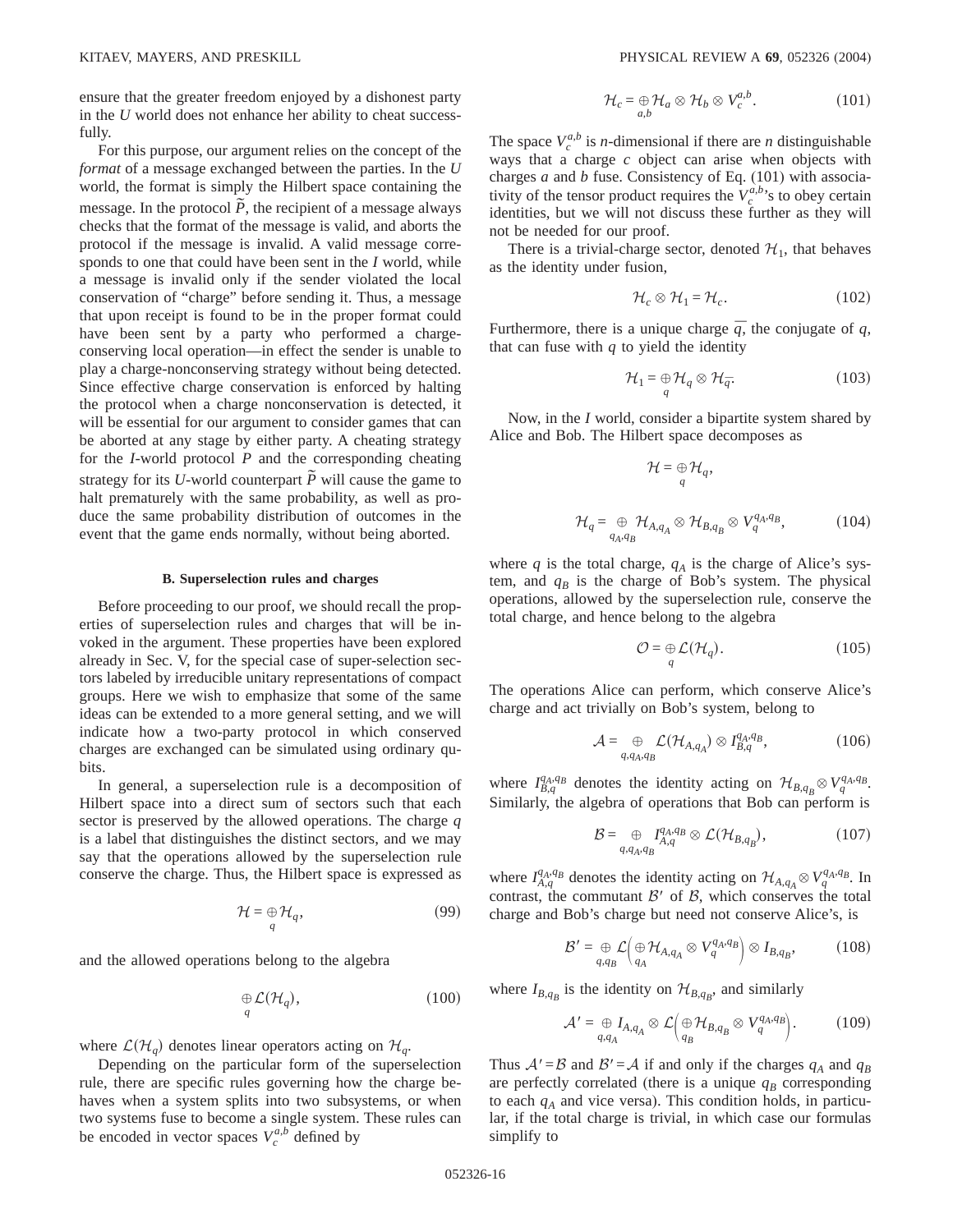$$
\mathcal{H} = \mathcal{H}_1 = \bigoplus_{q} \mathcal{H}_{A,q} \otimes \mathcal{H}_{B,\overline{q}},
$$
  

$$
\mathcal{A} = \mathcal{B}' = \bigoplus_{q} \mathcal{L}(\mathcal{H}_{A,q}) \otimes I_{B,\overline{q}},
$$
  

$$
\mathcal{B} = \mathcal{A}' = \bigoplus_{q} I_{A,q} \otimes \mathcal{L}(\mathcal{H}_{B,\overline{q}}).
$$
 (110)

#### **C. Simulating charge exchange**

A novelty of a two-party protocol in the *I* world is that when Alice (for example) sends a message to Bob, she may choose to split the charge she possesses into two parts—the charge she retains and the charge of the message that she sends. If the total charge is trivial, then the full Hilbert space comprising Alice's system *A*, Bob's system *B*, and the message system *M* can be expressed as

$$
\mathcal{H}_{1} = \bigoplus_{q_{A},q_{B},q_{M}} \mathcal{H}_{A,q_{A}} \otimes \mathcal{H}_{B,q_{B}} \otimes \mathcal{H}_{M,q_{M}} \otimes V_{1}^{q_{A},q_{B},q_{M}}.
$$
\n(111)

The isomorphisms

$$
V_1^{q_A,q_B,q_M} \cong V_{\overline{q}_B}^{q_A,q_M} \cong V_{\overline{q}_A}^{q_B,q_M} \tag{112}
$$

invite us to interpret Eq. (111) in complementary ways namely, the charge  $\bar{q}_B$  of *AM* is conjugate to the charge  $q_B$  of *B*, and the charge  $\bar{q}_A$  of *BM* is conjugate to the charge  $q_A$  of *BM* is conjugate to the charge  $q_A$  of *A*. Thus, Eq. (111) describes the splitting of Alice's initial charge  $\bar{q}_B$  into the charge  $q_A$  that she retains and the charge  $q_M$  of the message, as well as the fusion of the charge  $q_M$  of the message with Bob's initial charge  $q_B$  to yield Bob's final charge  $\bar{q}_A$ . Furthermore, if  $V_1^{q_A,q_B,q_M}$  is of dimension greater than 1, then a vector in  $V_1^{q_A,q_B,q_M}$  describes the particular manner in which Alice performs the splitting, which in turn determines the result of Bob's fusion.

While the information encoded in  $V_1^{q_A,q_B,q_M}$  is an intrinsic property in the *I* world, if we are to simulate the process of charge exchange in the *U* world, then this information must be carried by ordinary qubits. In such a simulation, the Hilbert space of Alice's system, Bob's system, and the message is expanded to

$$
\widetilde{\mathcal{H}} = \bigoplus_{q_1, q_2, q_A, q_B, q_M} \mathcal{H}_{A, q_1} \otimes \mathcal{H}_{B, q_2} \otimes \mathcal{H}_{M, q_M} \otimes V_1^{q_A, q_B, q_M},
$$
\n(113)

but where now  $V_1^{q_A,q_B,q_M}$  is to be regarded as an explicit part of the message. If the conditions  $q_1 = q_A$  and  $q_2 = q_B$  were imposed, then the "format" of this message would coincide perfectly with the information content of a message sent in the *I* world. But while in the *I* world these conditions arise from the intrinsic physics of the superselection rule, in the *U* world they must be imposed by hand through proper design of the protocol.

Thus, in the *U*-world protocol  $\tilde{P}$  that simulates the *I*-world protocol *P*, we will require the recipient of a message to verify its format—Alice checks that  $q_1 = q_A$  and Bob checks that  $q_2 = q_B$ . Of course, at a given stage of the protocol *P*, Alice or Bob might hold a coherent superposition of different charges, even though the total charge is always guaranteed to be trivial. Therefore, the verification step in  $\tilde{P}$  must be performed coherently; Alice, for example, checks that *q*<sup>1</sup> and  $q_A$  match without learning the value of  $q_1$  or  $q_A$ . If verification fails, then the message recipient has detected cheating by the other party and aborts the protocol. If verification succeeds, then the message has been projected onto the valid format, and as far as the recipient is concerned, it is just as though the message had been sent in the right format to begin with.

Whenever Alice cheats in the *U*-world protocol  $\tilde{P}$  by modifying her charge, she risks detection, and if her cheating is undetected, then her operation is equivalent to a chargeconserving one. Therefore, Alice has an equivalent strategy in the *I*-world protocol *P*, in which she either halts the game herself with some probability before sending her message, or if the game does not halt, performs an operation allowed by the superselection rule. This observation suffices to establish that  $\tilde{P}$  simulates  $P$ , and thus that the superselection rule cannot thwart cheating.

To summarize, for the purpose of characterizing Alice's ability to cheat, we are only interested in how Alice's activities will affect Bob's measurements. Although in the *U* world Alice has the power to violate conservation of "charge," she is unable to fool Bob into accepting a message that is not isomorphic to one that could have been created in the *I* world. Therefore, Alice's elevated power in the *U* world gives her no advantage.

#### **D. Definitions**

Having explained the main ideas, we will now present a more formal proof of our result. To begin, we must define the general notions of "protocol" and "simulation" in accord with our goals. The definitions are quite natural, but there are some technicalities that are necessary for the proof to work.

We consider quantum games between two parties, Alice and Bob. We assume that Alice sends the first message and the players alternate. The *protocol* of a game specifies the total number of messages, their format, the strategies for honest players, and a way to determine the game outcome. By "format" in the *U* world we mean the Hilbert space  $\mathcal{H}_M$ of a given message. In the *I* world, we specify the space  $\mathcal{H}_{M,q_M}$  for each value of the message charge  $q_M$ .

To define an honest strategy in the *I* world, we specify for each value of Alice's charge  $q_A$  her corresponding space  $\mathcal{H}_{A,q_A}$ ; likewise, we specify Bob's space  $\mathcal{H}_{B,q_B}$  for each  $q_B$ . The game starts with a pure state

$$
|\xi_A\rangle \otimes |\xi_B\rangle \in \mathcal{H}_{A,1} \otimes \mathcal{H}_{B,1},\tag{114}
$$

where 1 stands for the trivial charge. If one of the players (say, Alice) cheats, she may use a different set of private spaces  $H'_{A,q_A}$ , but the initial state still must be of the form  $|\xi'_A\rangle \otimes |\xi_B\rangle$ , where  $|\xi'_A\rangle \in \mathcal{H}'_{A,1}$ .

Alice's and Bob's actions in the *k*th step are described by operators  $W_{A_k}, W_{B_k}$ . The final outcome is determined by a pair of measurements that are performed independently on Al-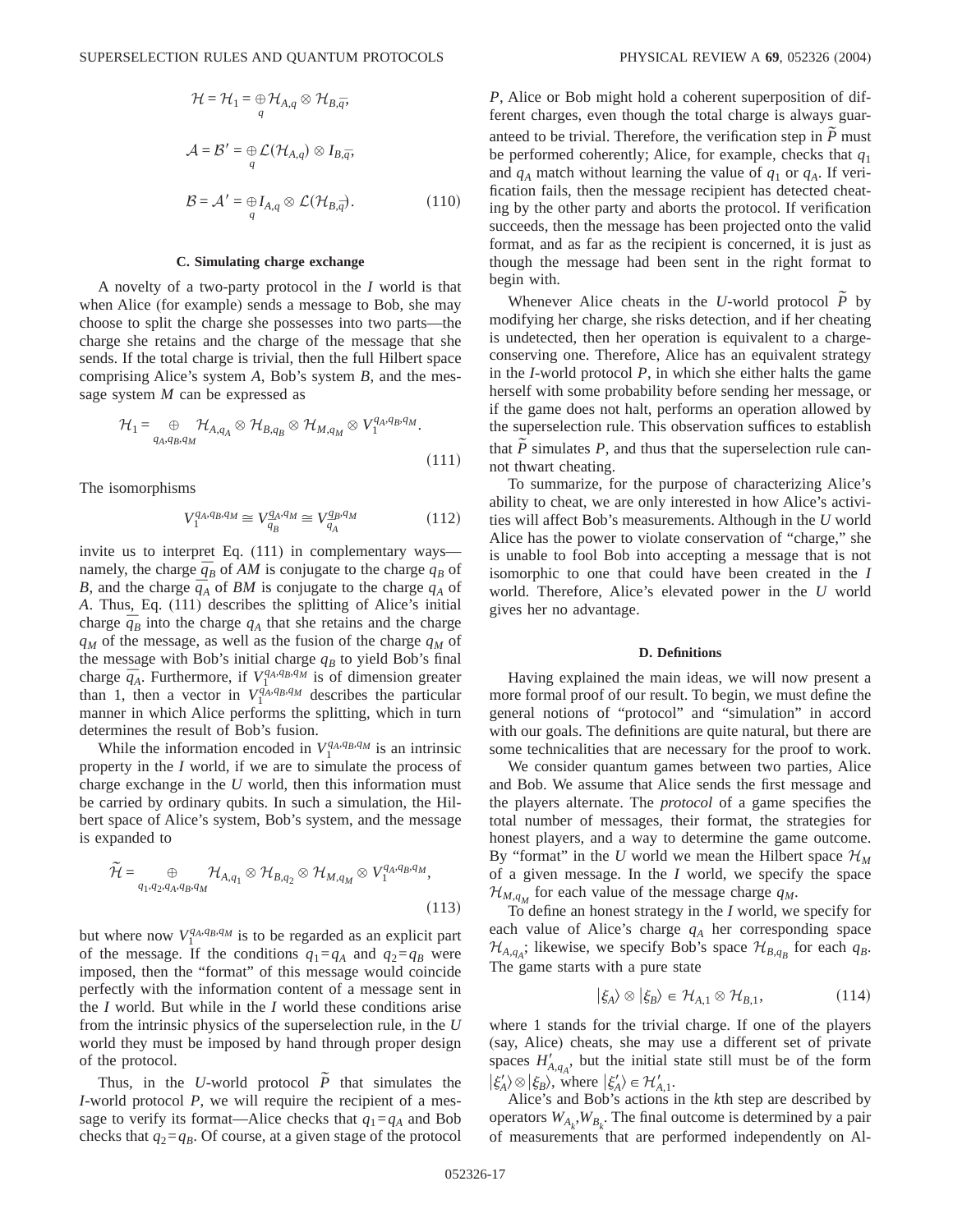|                     | $I$ -world $ U$ -world |
|---------------------|------------------------|
| Protocol            |                        |
| Alice strategy      |                        |
| <b>Bob strategy</b> |                        |

FIG. 3. The *U*-world protocol  $\tilde{P}$  *simulates* the *I*-world protocol *P* if the honest protocols realize the same task, and if for any cheat- $\overline{P}$  there is an equivalent cheating strategy in *P*.

ice's and Bob's subsystems at the end of the game. We are interested in the joint probability distribution of the measurement results. However, if one of the players cheats, only the honest player's subsystem is measured.

For the reasons explained in Sec. VIII A, we will assume that the game can be aborted by either player. If the game is aborted, we will not need to keep track of who ends the game or when it ends—we will only be interested in whether the game ends normally and if so what is the outcome. For this purpose, the quantum state can be characterized by a vector  $|\psi\rangle$  such that  $\langle \psi | \psi \rangle$  is the probability that the game has not been aborted. Operations performed by each player may then be described by contracting maps, i.e., operators *W* such that  $W^{\dagger}W \leq I$ . We assume that the game is never aborted if both players are honest, so that the probabilities of different outcomes add up to 1 in the honest game. If one of the players cheats, the total probability of all outcomes is generally less than 1.

Now we define what it means for one protocol to *simulate* another (see Fig. 3).

*Definition. A* protocol  $\tilde{P}$  *simulates* the protocol *P* if the following conditions are fulfilled:

(i) The honest strategies in *P* and  $\tilde{P}$  give rise to the same probability distribution of the outcomes.

(ii) For any cheating strategy  $\tilde{A}'$  by Alice compatible with the protocol  $\tilde{P}$ , there exists an equivalent strategy *A'* for the protocol *P*. ("Equivalent" means that Bob's measurement result has the same probability distribution in both cases.)

(iii) For any cheating strategy  $\tilde{B}'$  by Bob compatible with the protocol  $\tilde{P}$  there is an equivalent strategy  $B'$  for the protocol *P*.

Note that when we say that the two cheating strategies are equivalent, we mean in particular that the probability that the game ends normally is the same for both strategies.

To better understand our concept of simulation, it is very helpful to consider this simple example: Suppose that the message space  $\mathcal{H}_M$  of *P* is embedded in a larger space  $\widetilde{\mathcal{H}}_M$  of *P*. Honest players follow the same strategies in  $\tilde{P}$  as in *P*, so that condition (i) is obviously satisfied. However, the players in  $\tilde{P}$  must be prepared to receive messages that do not obey the format of *P*, i.e., do not fit into the subspace  $\mathcal{H}_M$ . In  $\tilde{P}$ such messages are rejected, and the game is aborted. This rule prevents a dishonest player from gaining any advantage (relative to simply quitting the game) by sending an invalid message. More formally, suppose that Alice cheats using some strategy  $\tilde{A}'$ . In the corresponding strategy  $A'$ , Alice projects her message system  $\tilde{\mathcal{H}}_M$  onto the subspace  $\mathcal{H}_M$ , before sending each message. Thus if the strategy  $\tilde{A}'$  calls for Alice to apply the operator  $\widetilde{W}_{A_k}^{\prime}$  in the *k*th round, then in the strategy *A'* Alice applies the contracting map  $W'_{A_k} = \Pi \widetilde{W}'_{A_k}$ , where  $\Pi$  is the orthogonal projector onto  $\mathcal{H}_M$ . The strategies  $\tilde{A}$ <sup>t</sup> and *A*<sup>t</sup> are equivalent: whenever a message sent according to  $\tilde{A}$ <sup> $i$ </sup> causes Bob to abort the game, the strategy  $A$ <sup>8</sup> requires Alice to abort the game herself. Similarly, given any cheating strategy  $\tilde{B}'$  for Bob in the game  $\tilde{P}$ , there is an equivalent cheating strategy  $B'$  in  $P$ . Thus, conditions (ii) and (iii) are satisfied, and  $\tilde{P}$  simulates *P*.

Our analysis of superselection rules in Sec. VIII E will be based on a closely related method of simulation.

We also remark that Theorem 1 proved in Sec. III can be restated: for a multiparty protocol *P* in the *G*-invariant world, there is a *U*-world protocol  $\tilde{P}$  that simulates *P*. In that case, we implicitly adopt a redundant description of the physical states appearing in *P*, admitting fictitious color degrees of freedom. Then  $\tilde{P}$  is exactly the same protocol as  $P$ , but with the color now reinterpreted as a physical variable. Similarly, Theorem 3 in Sec. VII C can be stated: any *n*-party *I*-world protocol in which the initial state is a product of *n* invariant states can be simulated by an *I*-world protocol in which the initial state is a product of *n* pure states, each with trivial charge.

#### **E. Proof**

Our goal is to prove the following.

*Theorem 4*. Let *P* be a two-party game in the *I* world, such that both parties hold trivial charges at the beginning of the game. Then there is a *U*-world game  $\tilde{P}$  that simulates *P*.

In the proof, we construct the *U*-world protocol  $\tilde{P}$  that simulates the *I*-world protocol *P*, and explain how the cheating strategy *A'* that is equivalent to  $\tilde{A}$ ' is formulated. We achieve this by applying the procedure for simulating charge exchange in the *U* world that was described in Sec. VIII C.

Consider the *I*-world protocol *P*. If the total charge is trivial, then the full Hilbert space including Alice's system *A*, Bob's system *B*, and the message *M* is

$$
\mathcal{H} = \bigoplus_{q_A, q_B, q_M} \mathcal{H}_{A, q_A} \otimes \mathcal{H}_{B, q_B} \otimes \mathcal{H}_{M, q_M} \otimes V_1^{q_A, q_B, q_M}.
$$
\n(115)

Without loss of generality, we assume that the spaces  $\mathcal{H}_{A,q_A}$ ,  $\mathcal{H}_{B,q_B}$ ,  $\mathcal{H}_{M,q_M}$  are the same in each step of the protocol. We may also assume that the message is present at the beginning and at the end of the game and that the initial state has the form  $|\xi_A\rangle \otimes |\xi_B\rangle \otimes |0\rangle$ , where  $|0\rangle \in \mathcal{H}_{M,1}$ .

Each time Alice receives one message and sends another, she applies an operator to *AM* that preserves Bob's charge  $q_B$ ; this is a contracting map belonging to the algebra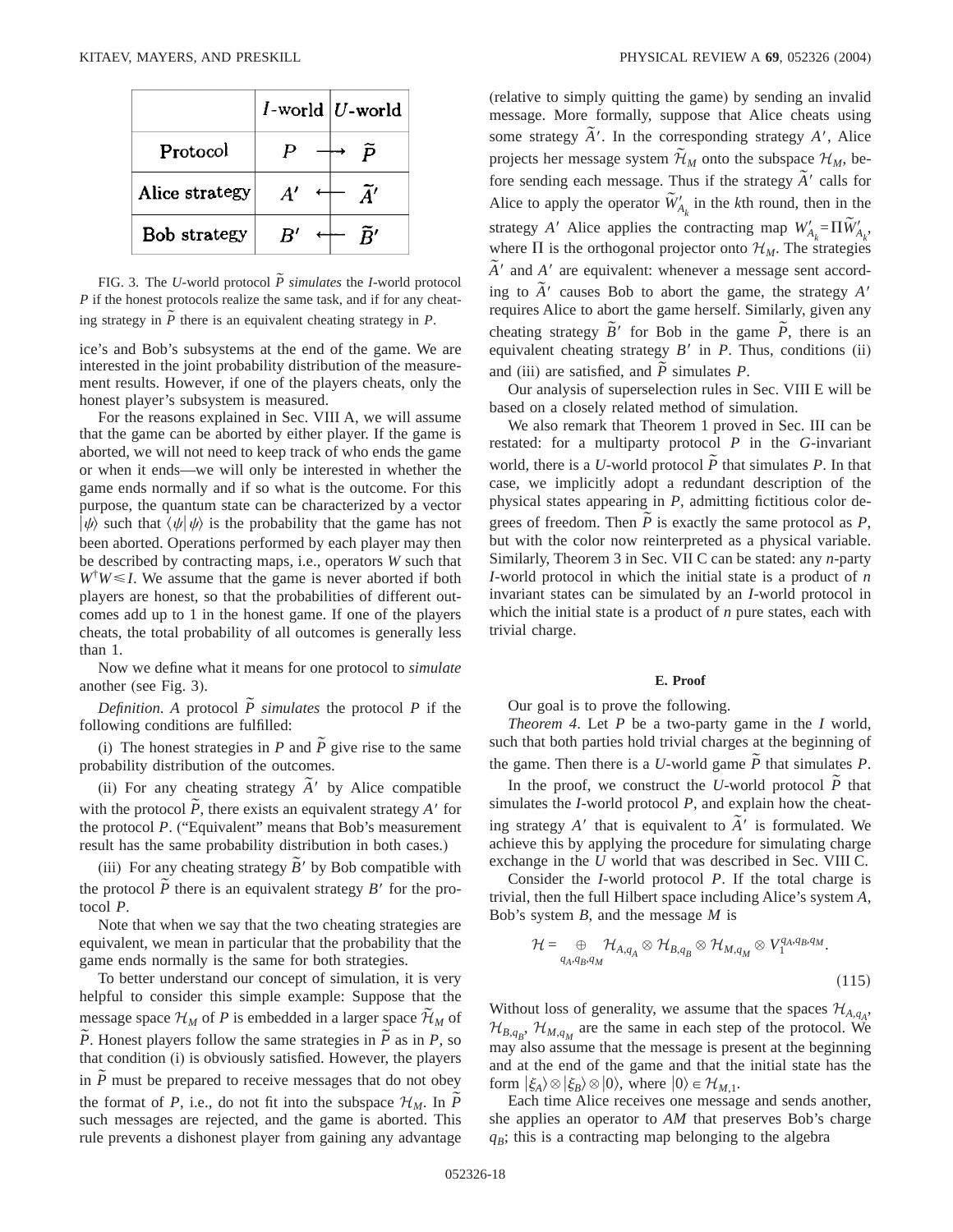SUPERSELECTION RULES AND QUANTUM PROTOCOLS PHYSICAL REVIEW A **69**, 052326 (2004)

$$
\underset{q_B}{\oplus} \mathcal{L}\left(\underset{q_A,q_M}{\oplus} \mathcal{H}_{A,q_A} \otimes \mathcal{H}_{M,q_M} \otimes V_1^{q_A,q_B,q_M}\right). \tag{116}
$$

Alice's honest strategy consists of a sequence of such operators—in the *k*th step she applies an operator  $W_{A_k}$ . Similarly, Bob's honest strategy is defined by operators  $W_{B_k}$ .

Now consider the *U*-world protocol  $\tilde{P}$  that simulates *P*. The Hilbert space of  $\tilde{P}$  is

$$
\widetilde{\mathcal{H}} = \widetilde{\mathcal{H}}_A \otimes \widetilde{\mathcal{H}}_B \otimes \widetilde{\mathcal{H}}_M, \tag{117}
$$

where

$$
\widetilde{\mathcal{H}}_{A} = \bigoplus_{q_1} \mathcal{H}_{A,q_1}, \quad \widetilde{\mathcal{H}}_{B} = \bigoplus_{q_2} \mathcal{H}_{B,q_2},
$$
\n
$$
\widetilde{\mathcal{H}}_{M} = \bigoplus_{q_A,q_B,q_M} \mathcal{H}_{M,q_M} \otimes V_1^{q_A,q_B,q_M}.
$$
\n(118)

Thus the space  $H$  of the protocol *P* can be embedded in  $\tilde{H}$ by requiring  $q_1 = q_A$  and  $q_2 = q_B$ . In  $\tilde{P}$ , these constraints are enforced by checks performed by both parties. A dishonest player's attempt to break the constraints will be detected immediately by the other party, in which case the game will halt.

Let us describe Alice's honest strategy in *P ˜*. When Alice receives a message, she gains control of the space  $\widetilde{\mathcal{H}}_A$  $\otimes$   $\tilde{\mathcal{H}}_M$ . First she verifies that  $q_1 = q_A$  (without determining the value of  $q_1$  or  $q_A$ ); if verification fails, she aborts the game. Thus Alice effectively projects her input state onto the subspace

$$
\mathcal{H}_{AM} = \bigoplus_{q_A, q_B, q_M} \mathcal{H}_{A, q_A} \otimes \mathcal{H}_{M, q_M} \otimes V_1^{q_A, q_B, q_M} \subseteq \widetilde{\mathcal{H}}_A \otimes \widetilde{\mathcal{H}}_M.
$$
\n(119)

Then she applies the operator  $W_{A_k}$  (from the protocol *P*), which acts on  $\mathcal{H}_{AM}$  and preserves  $q_B$ . Thus Alice's strategy is defined by the contracting maps

$$
\widetilde{V}_{A_k} = F W_{A_k} F^{\dagger}, \qquad (120)
$$

where *F* denotes the embedding  $\mathcal{H}_{AM} \rightarrow \tilde{\mathcal{H}}_A \otimes \tilde{\mathcal{H}}_M$ . Bob's honest strategy is defined similarly.

 $\mathbf{V}$ 

If both players play the game  $\tilde{P}$  honestly, then the verification always succeeds and the conditions  $q_1 = q_A$  and  $q_2$  $=q_B$  are maintained throughout the game. Thus the honest strategies for  $\tilde{P}$  and *P* are clearly equivalent. Note that in  $\tilde{P}$ some information is encoded redundantly—for example, Alice can access the value of  $q_A$  by examining either the charge label of  $\mathcal{H}_{A,q_A}$  or one of the slots of the tensor  $V_1^{q_A,q_B,q_M}$ ; similarly  $q_M$  is encoded both in  $\mathcal{H}_{M,q_M}$  and in  $V_1^{q_A,q_B,q_M}$ . However, this redundancy has no deleterious effect on the fidelity of the simulation.

Now suppose that Alice cheats in the game  $\tilde{P}$ . Then she may use an arbitrary Hilbert space  $\widetilde{\mathcal{H}}'_{A}$  and operators  $\widetilde{W}'_{A_{k}}$ acting on

$$
\widetilde{\mathcal{H}}'_{AM} = \widetilde{\mathcal{H}}'_{A} \otimes \widetilde{\mathcal{H}}_{M} = \widetilde{\mathcal{H}}'_{A} \otimes (\bigoplus_{q_{A}, q_{B}, q_{M}} \mathcal{H}_{M, q_{M}} \otimes V_{1}^{q_{A}, q_{B}, q_{M}}).
$$
\n(121)

In particular, when Alice cheats, her action on the message need not respect the condition  $q_B = q_2$ . To prove the theorem, we are to define an equivalent cheating strategy for the game *P*.

When Alice cheats in *P*, she uses an arbitrary Hilbert space  $\mathcal{H}_{A,q}$  for each value of her charge  $q_A$ , and she applies operators  $\hat{W}_{A_k}$  that conserve Bob's charge  $q_B$  to the space

$$
\mathcal{H}'_{AM} = \underset{q_A, q_B, q_M}{\oplus} \mathcal{H}'_{A, q_A} \otimes \mathcal{H}_{M, q_M} \otimes V_1^{q_A, q_B, q_M}.
$$
 (122)

The spaces  $\widetilde{\mathcal{H}}'_{AM}$  and  $\mathcal{H}'_{AM}$  seem to be distinct—in  $\mathcal{H}'_{AM}$  the charge label carried by  $\mathcal{H}_{A,q_A}$  matches the label in one of the slots of  $V_1^{q_A, q_B, q_M}$ , while in  $\widetilde{\mathcal{H}}'_{AM}$  there is no such correlation. However, in the  $U$  world the variable  $q_A$  would be encoded redundantly if it appeared in both  $\mathcal{H}'_{A,q_A}$  and  $V_1^{q_A,q_B,q_M}$ , and it is not necessary to adopt this redundant encoding in order to emulate the physics of the *I* world. Instead, let us specify  $\mathcal{H}'_{A,q_A} = \tilde{\mathcal{H}}'_A$  for each  $q_A$ —then  $\mathcal{H}'_{AM}$  and  $\tilde{\mathcal{H}}'_{AM}$  are of the same form, but where it is understood in Eq. (121) that the information about the charge  $q_A$  is carried only by  $V_1^{q_A,q_B,q_M}$ . With this choice Alice's operator  $\tilde{W}'_{A_k}$  in  $\tilde{P}$  and her operator  $W'_{A_k}$  in *P* act on isomorphic spaces; however,  $W'_{A_k}$  must conserve Bob's charge  $q_B$ , while  $\widetilde{W}_{A_k}$  need not conserve charge.

Therefore, we define the corresponding cheating strategy in *P* by specifying

$$
W'_{A_k} = \sum_{q_B} \Pi_{q_B} \tilde{W}'_{A_k} \Pi_{q_B},
$$
\n(123)

where  $\Pi_{q_p}$  is the projector onto the subspace with the given value of  $q_B$ . That is,  $\Pi_{q_B}$  projects  $\tilde{\mathcal{H}}_M$  onto the space in which  $V_1^{q_A,q_B,q_M}$  has the value  $q_B$  in the appropriate slot. The contracting map  $W'_{A_k}$  preserves  $q_B$  and therefore is admissible in the protocol *P*. Applying this  $W'_{A_k}$  causes *Alice* to abort the game *P* in the case where  $q_B$  would change in the game  $\tilde{P}$ . But in that case the new value of  $q_B$  would not match Bob's variable *q*2; therefore, *Bob* would reject Alice's message and abort the game  $\tilde{P}$ . Hence the two games *P* and  $\tilde{P}$  are aborted with the same probability; furthermore, the final state that Bob measures in  $\tilde{P}$ , if  $\tilde{P}$  does not abort, is identical to the final state that Bob measures in *P*, if *P* does not abort. Therefore, when Alice cheats, Bob's measurement outcome has the same probability distribution in  $\tilde{P}$  as in *P*. The same is true for Alice's measurement when Bob cheats. Therefore,  $\tilde{P}$ simulates *P*, which completes the proof of Theorem 4.

#### **IX. CONCLUSIONS**

Recent progress in the theory of quantum computation and quantum cryptography highlights the importance of adopting a computational model compatible with fundamental physics—tasks that would be impossible in a classical